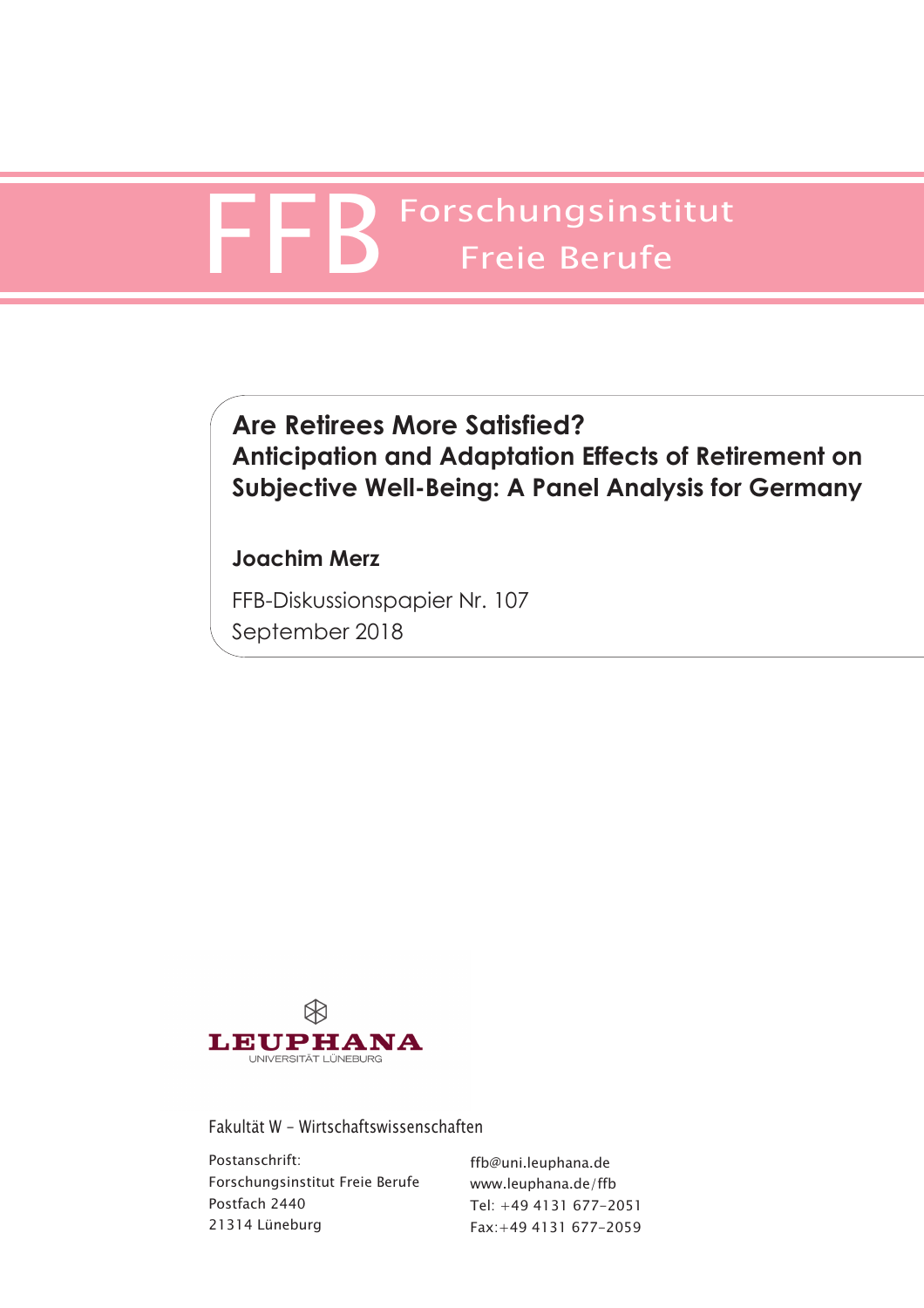# **Are Retirees More Satisfied?**

# **Anticipation and Adaptation Effects of Retirement on Subjective Well-Being: A Panel Analysis for Germany**

## **Joachim Merz\***

FFB-Discussion Paper Nr. 107

September 2018 ISSN 0942-2595

I would like to thank participants of the IARIW 2018 conference for helpful comments.

<sup>\*</sup> Univ.-Prof. Dr. Joachim Merz, LEUPHANA University Lüneburg, Department of Economics, Former Research Institute on Professions (Forschungsinstitut Freie Berufe (FFB)), Scharnhorststr. 1, 21332 Lüneburg, Institute of Labor Economics (IZA), Bonn, Tel.: +49 4131 / 677- 2051, Fax: +49 4131 / 677- 2059, Email: merz@uni.leuphana.de, URL: www.leuphana.de/ffb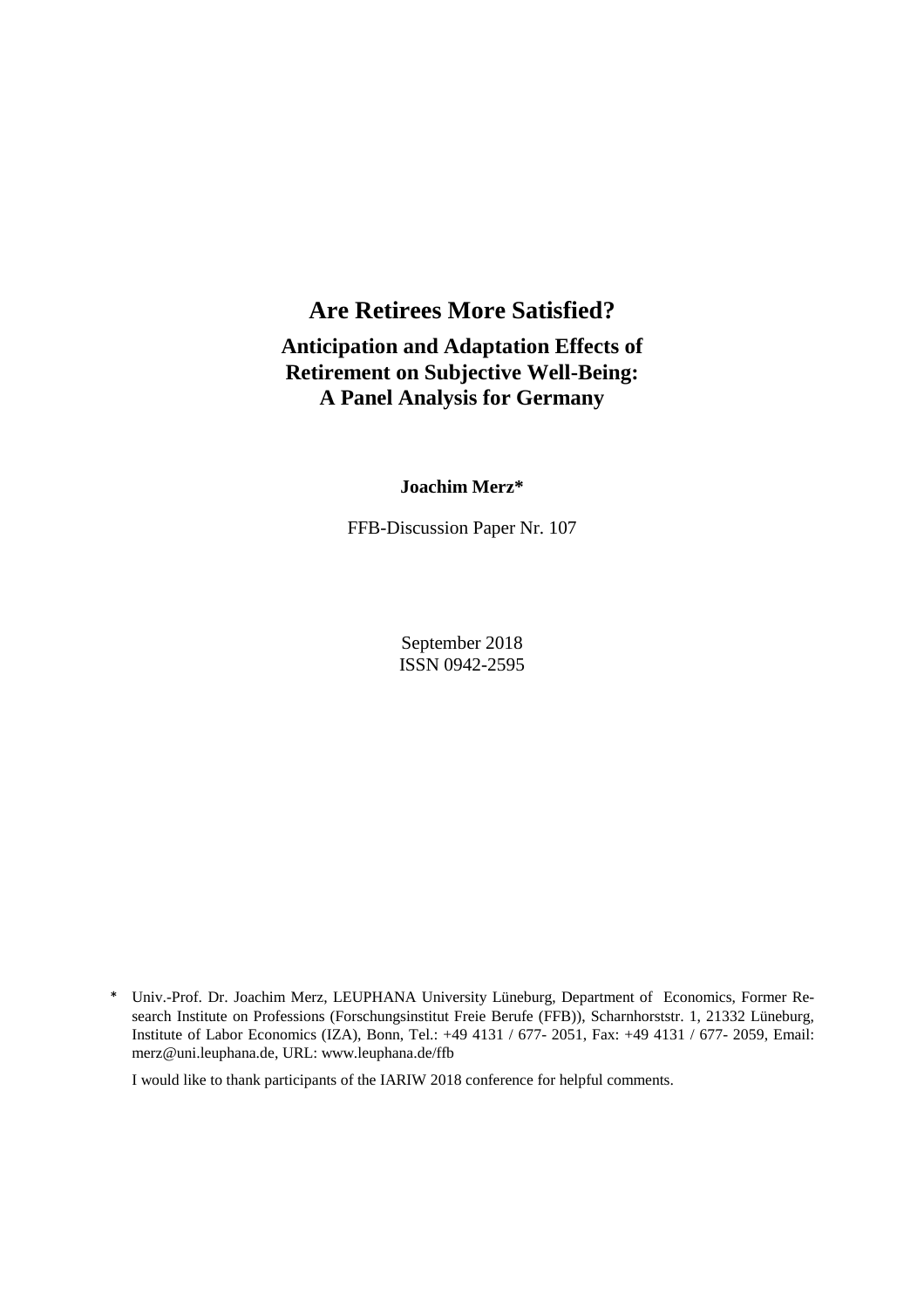## **Are Retirees More Satisfied?**

# **Anticipation and Adaptation Effects of Retirement on Subjective Well-Being: A Panel Analysis for Germany**

## **Joachim Merz**

FFB-Discussion Paper Nr. 107, September 2018, ISSN 0942-2595

#### **Abstract**

Quality of life and satisfaction with life are of particular importance for individuals as well as for society concerning the "demographic change" with now longer retirement periods. This study will contribute to the life satisfaction discussion and quantifies life satisfaction and pattern of explanation before and after such a prominent life cycle event, the entrance into retirement. In particular, with the individual longitudinal data and 33 waves of the Socio-Economic Panel (SOEP) and the appropriate microeconometric causal fixed effects robust panel methods we ask and quantify if actual life satisfaction indeed is decreasing before retirement, is increasing at the entrance into retirement, and is decreasing then after certain periods back to a foregoing level. Thus, we ask if such an anticipation and adaptation pattern– as known from other prominent events – is also to discover for life satisfaction before and after retirement in Germany.

Main result: Individual and family situation lift life satisfaction after retirement for many years, the (former) occupational situation, however, absorbs this effect both for pensioners and civil service pensioners. It remains only one period of improvement with close anticipation and adaptation at entering retirement but no furthermore significant change compared to pre-retirement life satisfaction. This holds for pensioners (German pension insurance, GRV) but there is no significant effect at all for civil service pensioners.

#### **JEL: I31, J26, J14, J17, A13, C23**

*Keywords: Retirement, life-satisfaction, happiness, retirement, anticipation and adaptation effects, fixed-effect regression, Socio-Economic Panel (SOEP), Germany* 

#### **Zusammenfassung**

Lebensqualität und Lebenszufriedenheit ist für den Einzelnen wie aber auch für die Gesellschaft insgesamt vor dem Hintergrund des demographischen Wandels mit nun länger andauernder Phase nach dem Eintritt in den Ruhestand von besonderer Bedeutung. Die vorliegende Studie will zur Diskussion der Lebenszufriedenheit einen empirisch fundierten Beitrag leisten insbesondere die Lebenszufriedenheit vor und nach einem markanten Ereignis, dem Renteneintritt, quantifizieren und dafür Erklärungsmuster finden. Vor allem wird mit den individuellen Verlaufsdaten und 33 Wellen des Sozio-ökonomischen Panels (SOEP) und der mikroökonometrischen kausalen fixed effects robusten Panelanalyse analysiert, ob die individuelle Lebenszufriedenheit tatsächlich vor dem Renteneintritt absinkt, der Renteneintritt sie hochschnellen lässt und sie nach einer gewissen Zeit wieder auf das vorherige Niveau der Lebenszufriedenheit absinkt. Zu klären wird also zu sein, ob sich ein solches Muster herausschält und wie bedeutend Antizipation und Adaption – bekannt von anderen markanten Ereignissen – für die Lebenszufriedenheit vor und nach dem Renteneintritt in Deutschland sind.

Hauptergebnis: Individuelle und familiäre Faktoren erhöhen die Lebenszufriedenheit nach dem Renteneintritt für viele Jahre. Allerdings absorbiert die (vormalige) Arbeitssituation diesen Effekt sowohl für GRV Rentner als auch für Pensionäre (Beamte). Es verbleibt nur eine Periode der Verbesserung mit Antizipation und Adaption nahe dem Renteneintritt aber keine signifikante längere Änderung im Vergleich zur Lebenszufriedenheit vor dem Renteneintritt. Dies gilt für GRV Rentner, für Pensionäre wird kein signifikanter Effekt überhaupt feststellbar.

#### **JEL: I31, J26, J14, J17, A13, C23**

*Schlagwörter: Renteneintritt, Lebenszufriedenheit, Antizipations- und Adaptionseffekte, Fixed-Effects-Regression, Sozio-oekonomisches Panel (SOEP), Deutschland*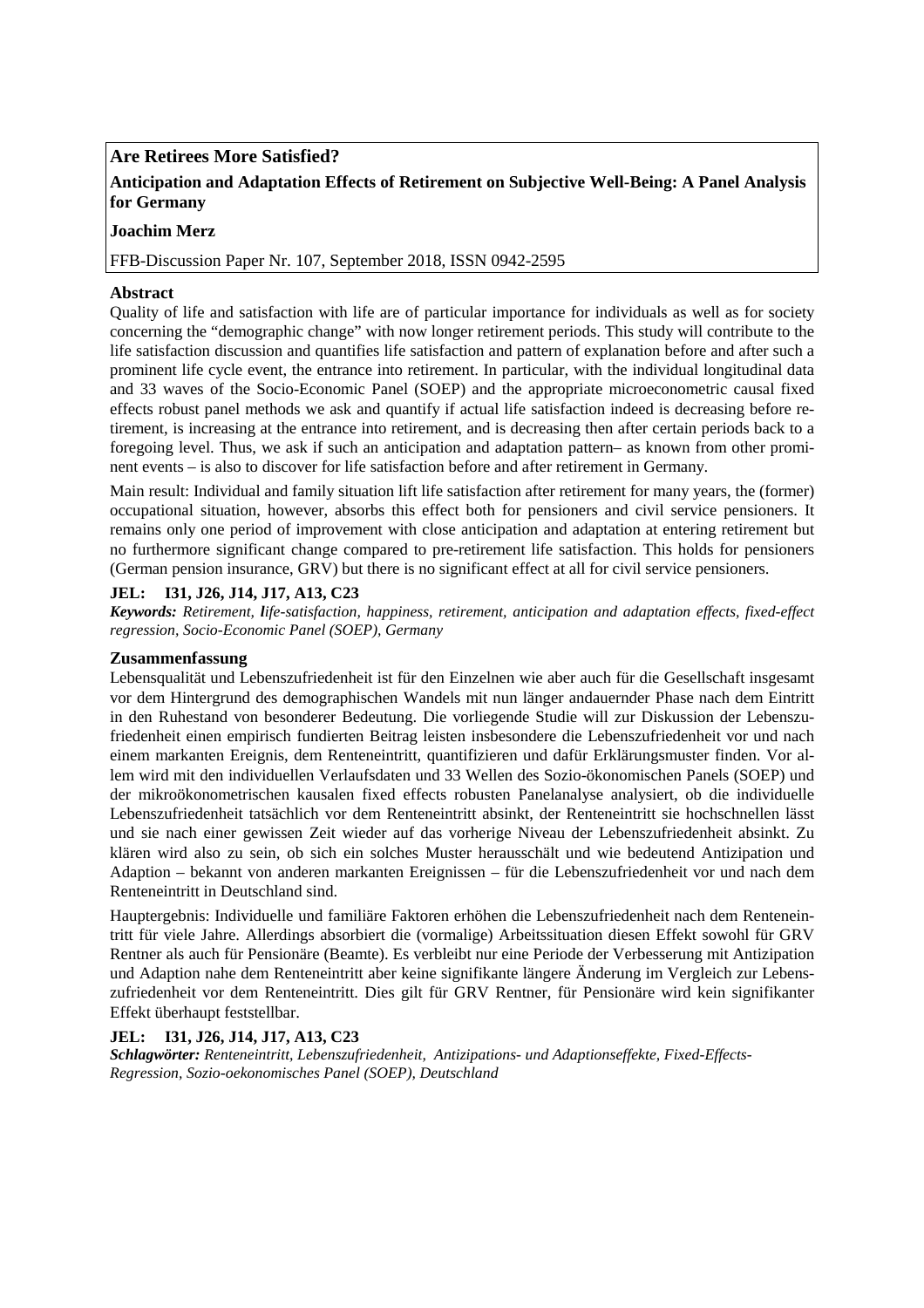# Are Retirees More Satisfied? – Anticipation and Adaptation Effects of Retirement on Subjective Well-Being: A Panel Analysis for Germany

Joachim Merz

# 1 Introduction

l

Retirement and a longer individual life as a consequence of 'demographic change' have meant increasing attention in public discussions and economic and social sciences. So the average life expectancy has risen in Germany for example for men from 65 to 77 years since the 1960s and for women from 70 to around  $82 \text{ years}^1$ . For the individual as well as for society the question as to the quality of life and life satisfaction in the longer period of life after retirement is one of special importance, a question we pursue in this study. And, there is a close correlation between life satisfaction and a longer life: "Older people who enjoy life stay in better shape longer" is a summary of the results of a recent British study by Steptoe et al. 2014. Thus, the life satisfaction and retirement topic requires particular attention.

This study contributes to the life satisfaction research by quantifying the individual life satisfaction situation before and after entry into retirement in Germany. In particular, individual longitudinal data of the Socio-Economic Panel (SOEP) and a corresponding causal microeconometric fixed effect robust panel analysis are used to analyze whether individual life satisfaction actually decreases before retirement as a result for instance of fatigue brought about by work, then almost as a release it soars in retirement, but after a certain period of time to drop back to the previous level of life satisfaction. We will investigate whether there is such a pattern of life satisfaction anticipation and adaptation, a pattern which is found in other situations of change, and how anticipation and adaptation are important to individual life satisfaction before and after entry into retirement in Germany.

Why is this question of anticipation and adaptation event effects, being temporary in nature, important? Because answers will help to qualify the design and the analysis of policy programs and purposes in general. In particular, with respect to retirement it will shed light on the so-called growing third phase of life which will be longer individually and larger by number of silver agers in society. In case and in particular if subjective well-being will not adapt or even will slow down then the individual living conditions of the elderly should require more political and individual attention than now. In addition to the policy argument: when anticipation is not controlled for in a regression type model then a large life satisfaction (say) gap between the period(s) before and becoming retired (say) may overestimate the event effect. Without controlling for adaptation a shorter adaptation process might be covered by a longer lasting average effect.

The current paper adds empirical findings to the existing literature on retirement and life satisfaction/subjective well-being by providing detailed anticipation and adaptation results with

<sup>1</sup> Statistisches Bundesamt 2014, Bundesinstitut für Bevölkerungsforschung 2014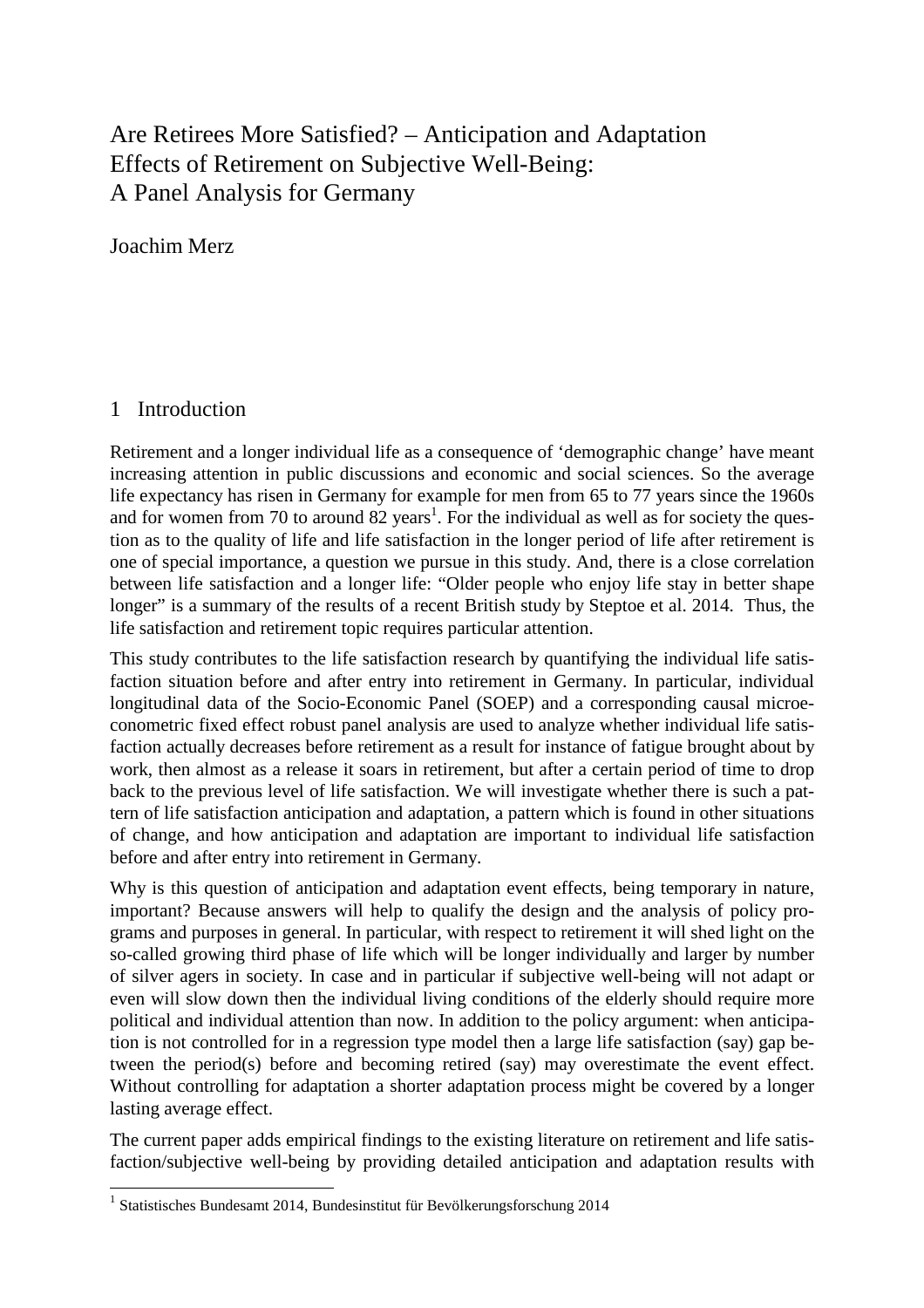four pre-retirement periods and in particular with a long period after retirement with up to nine years and more distinct period information.<sup>2</sup>

The reminder of the study emblazes the background (chapter 2), discusses the empirical strategy (chapter 3) including the large data set of the Socio-economic Panel with 33 waves and the microeconometric causal model fixed effect robust specification and estimation, presents the results (chapter 4) and discusses and summarizes the findings with an concluding outlook (chapter 5).

# 2 Background and Motivation

l

Although subjective well-being/life satisfaction/happiness in welfare measurement is receiving increasing political attention<sup>3</sup> with a growing field of research,  $4$  there are only few German and international empirical studies on life satisfaction and retirement. Yet international studies include Calasanti 1996, who investigates gender-specific influence on life satisfaction in retirement in America and discusses theoretical approaches such as crisis and continuity theories. Nimrod 2007 pronounces four explanations for the relationship between life satisfaction and retirement: "reducers, concentrators, diffusers and expanders" and finds in Israel that the expanders and the concentrators enjoyed a significantly higher life satisfaction. Calvo et al. 2014 study gradual retirement (restricted to one year before and after) and its effect on happiness in the USA and find that transition as chosen or forced matters. Horner 2014 compares the relationship between retirement and subjective well-being for 14 Western European countries, the United Kingdom and the USA. Her causal evaluation with cross-sectional data shows a positive subjective well-being effect that fades over a few years. Horner (2014, 126- 128) also provides further theories and evidence on subjective well-being and retirement.<sup>5</sup>

In Germany Börsch-Supan and Jorges 2006 indeed find a relationship between early retirement and subjective well-being. Retirement as a gain in happiness or crisis is the topic of Mayring 2000 in a study based on 329 standardized interviews. The result: retirement in general is positive but shows inter-individual differences. Another approach measuring retirement influence on the standard of living provide Dudel et al. 2013. They raise the question how much retirement income is needed in order to maintain one's living standard at old age. With data of the German Socio-Economic Panel (GSOEP) they obtain a required net replacement rate of about 87% for the year of entry into retirement with a slightly decline over the retirement period.

Other current studies on life satisfaction in Germany do not focus on retirement but are connected with: Heidl et al 2012 for example have analysed general life satisfaction in Western

 $2$  This paper expands Merz 2015 among others by separately pension GRV and civil service pension estimates, more SOEP waves and enhancing post-retirement period effects.

<sup>&</sup>lt;sup>3</sup> See Layard 2006 and his article "Happiness and Public Policy" or the work of the Enquete Commission of the German Federal Parliament "Growth, Wellbeing and Quality of Life" 2013.

<sup>&</sup>lt;sup>4</sup> Diener et al. 1999 with an overview of the last 30 years on subjective welfare, Easterlin 2001 on the relationship of income and subjective well-being; see also Clark and Oswald 1995 and Diener and Biswas-Diener 2002, and recently Clark 2018 about four decades of the economics of happiness.

<sup>&</sup>lt;sup>5</sup> That retirement also might have impact to others, is shown by Bertoni and Brunello 2014, for example, about causal effects of husband's retirement on the mental health of wives in Japan ("Retired Husband Syndrom").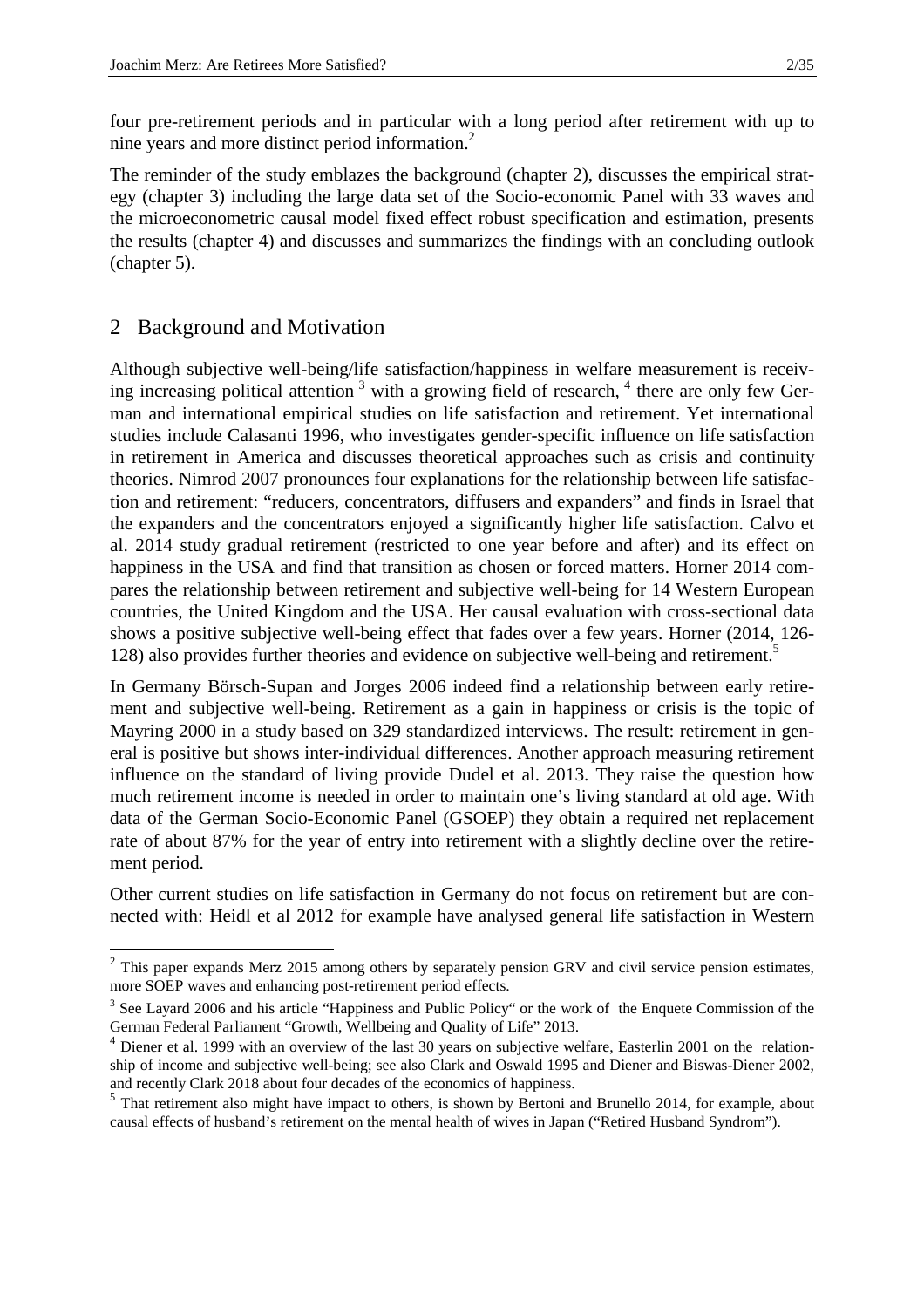Germany with cross-sectional SOEP data, or Baetschmann 2012, who also used SOEP data to investigate life satisfaction over the human lifecycle. Subjective well-being of the elderly is the focus of institutional studies like the Generali old age study (e.g. 2013) in Germany.

The analysis in our study on life satisfaction retirement effects focuses on a possible anticipation before and adaptation effect after. Anticipation describes changes in the behaviour in the light of a coming event. Adaptation describes a situation where an event only produces a contemporaneous and not lasting effect progressively dropping back to the pre-event situation.

An *anticipation* effect before an event is well documented in labour market research and is known there as the Ashenfelter dip (Ashenfelter 1978): Neglecting a decline in earnings before a training program on earnings leads to an overestimation of the job training effect. The role of anticipation and adaptation concerning job satisfaction has been demonstrated by for example Hanglberger 2013 and Hanglberger and Merz 2015. Hanglberger's 2013 results among others show strong anticipation effects for temporary employment effects and a strong negative effect on job satisfaction. There is no adaptation to rotating shift work, little adaptation to temporary employment, but full adaptation to flextime regulations in Germany. With respect to job satisfaction when changed to self-employment Hanglberger and Merz 2015 find besides the pre-event period no further anticipation effect of becoming self-employed but a weak positive effect of self-employment with adaptation to job satisfaction before. According to their results: previous studies at least overestimate possible positive effects of selfemployment on job satisfaction.

The literature refers the phenomenon of *adaptation* to a "hedonic treadmill model" (Brickman and Campbell 1971, Diener, Kahnemann and Schwarz 1999, Diener et al. 2006), in which after a rise in life satisfaction it sinks to the previous pre-event level as a result of disillusionment in everyday life. In a recent survey Clark 2018 (and 2016) summarized empirical results concerning adaptation and anticipation and found these processes and particular for adaptation with respect to marriage, children, divorce, widowhood and others; see also the job satisfaction adaptation results above. But there are other events like unemployment or disability where adaptation is not visible. Clark's conclusion: "The evidence so far suggests that adaptation is not a universal truth" (Clark 2018, p. 256). Concerning retirement, anticipation and adaptation the previously mentioned studies and in particular the study by Horner 2014 confirm adaptation to the initial situation. Regarding the discussion about a higher retirement age, a later retirement would be relatively neutral concerning the subjective well-being over the long term (Horner 2014).

In summary, though there are studies about our topic the question remains still open if and what kind of anticipation and adaptation of life satisfaction in retirement is revealing. With the following detailed analysis we provide an empirically based answer in Germany.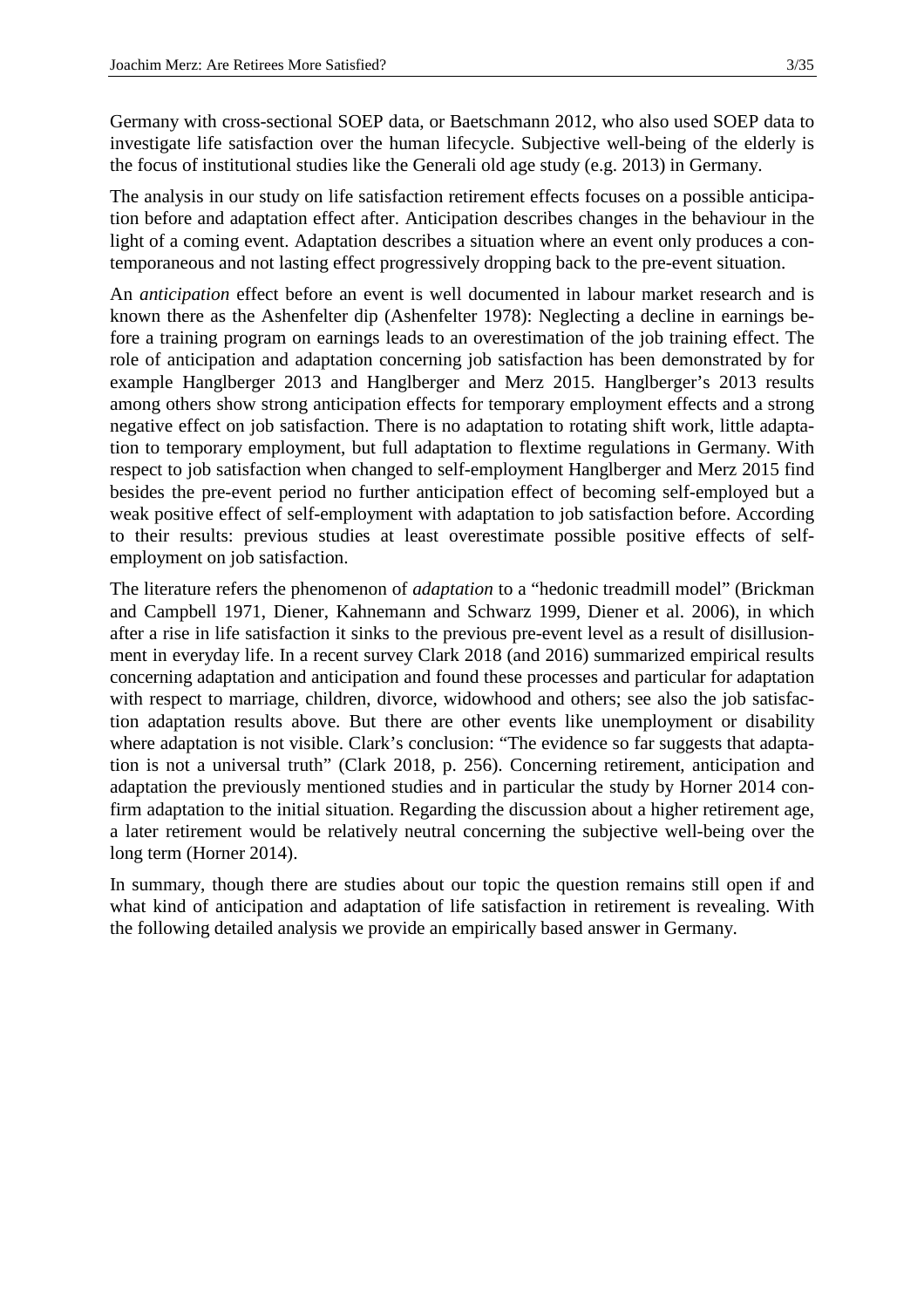# 3 Empirical Strategy

l

#### *Dataset: The Socio-Economic Panel*

Our data base is the German Socio-Economic Panel (SOEP), a wide-ranging representative longitudinal study of private households, located at the German Institute for Economic Research, DIW Berlin. Every year in Germany around 30,000 respondents in nearly 11,000 households are interviewed now by Kantar Public Germany.

The data provides information on all household members, consisting of Germans living in the Old and New German States, foreigners, and recent immigrants to Germany. The Panel was started in 1984 (www.diw.de/soep, Wagner, Frick and Schupp 2007).

Our panel analysis refers to the years 1984 to 2016 with 33 waves as SOEP-long data and thus includes information on both the new and the old federal states.

In particular the SOEP asks about satisfaction in relation to a number of specific topics, such as income, as well as about more general questions concerning life satisfaction. We use information about general life satisfaction that is collected from all respondents with a scale from 0 (completely dissatisfied) to 10 (completely satisfied).<sup>6</sup> Such a question and its operationalization are broadly applied in the happiness/satisfaction literature (e.g. Clark et al. 2008, Frey and Stutzer 2005).

The SOEP questionnaire information about German retirement/pension payments encompasses current summarized retirement/pension payments as well as detailed payments to different insurance situations. We focus on the detailed payments in the SOEP long data set which allows separate analyses of compulsory old age security pension from the German Pension Insurance (Gesetzliche Rentenversicherung, GRV) as well as of the civil service pension scheme (Beamtenversorgung).<sup>7</sup> The detailed retirement/pension information, however, refers to the survey year before. With the intention to correspond the survey years' pension with the life satisfaction and socio-economic control information we transformed pension information by one survey period. Now all life satisfaction and control information in period t (2014, say) refers to the lagged pension information of period t+1 (2015, say). Though the survey and socio-economic situation of period t+1 (2015) might be different to period t (2014, because of e.g. attrition, deaths etc. with the effect of losing data, however the subjective well-being information now corresponds to all socio-economics and its pension information that year.

<sup>&</sup>lt;sup>6</sup> SOEP Questionnaire: "In conclusion, we would like to ask you about your satisfaction with your life in general. Please answer on a scale from 0 to 10, where 0 means completely dissatisfied and 10 means completely satisfied."

<sup>&</sup>lt;sup>7</sup> SOEP Questionnaire 2013: "Who pays your retirement / pension and what were the monthly payments in 2012? Please state the gross amount, excluding taxes. If you receive more than one pension, please mark each that applies. If you do not know the exact amount, please estimate:"

SOEP long variable plc0223, German Pension Insurance (Deutsche Rentenversicherung, formerly LVA, BfA, Knappschaft), own retirement/pension.

SOEP long variable plc0236, civil service pension scheme (Beamtenversorgung).

Thus "pension" is used in our study for old age security payment by the German Pension Insurance, and civil service pension for a payment as a civil servant pensioner.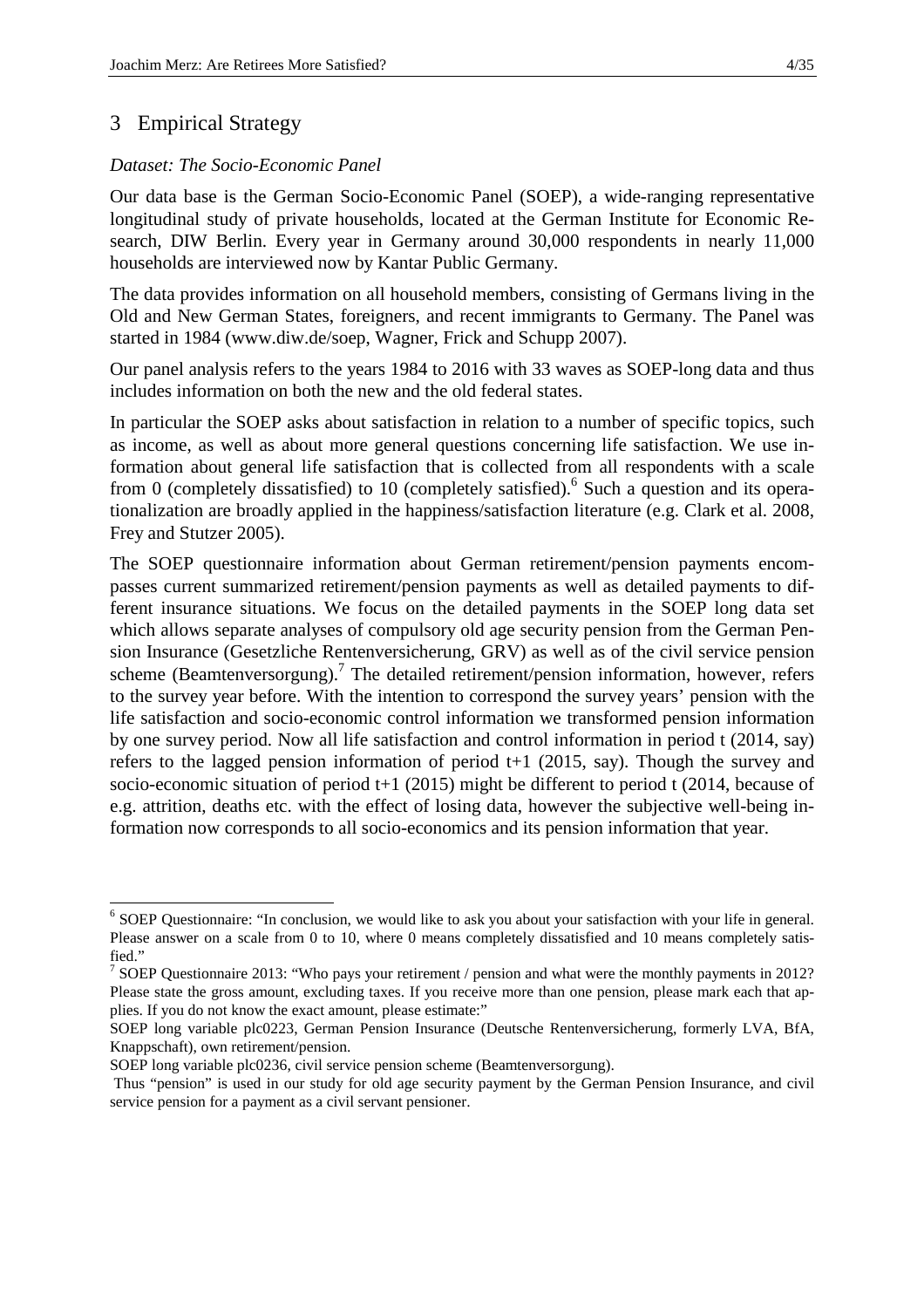Though the SOEP data in general starts with 1984, retirement/pension information is only available 1986 and later. Together with the delayed pension information from all available 33 SOEP waves (1984-2016) there remains 31 waves (1985-2015) in the further microanalyses.

#### *Model specification*

-

In our study we are investigating whether the hypothesis of a permanently positive/negative retirement effect on life satisfaction would be still supported when anticipation and adaptation effects on subjective well-being are also included. We are testing the empirical relevance of two main questions:

- Is there an anticipation effect that influences the assessment of life satisfaction in retirement and
- Is there a long-term retirement effect on general life satisfaction, or does general life satisfaction adapt to the level before retirement?

#### Illustration of anticipation and adaptation

Figure 1 illustrates retirement effects on life satisfaction without and with anticipation and adaptation. As long as there is no anticipation or adaptation (Figure 1a)  $\Delta S_f$  will measure the long-term retirement effect in a regression type model between the before  $S_0$  and after  $S_1$  retirement life satisfaction level. Most empirical analyses based on cross sections or using fixedeffects models are interested in this difference between  $S_0$  to  $S_2$ , the permanent or long term change in satisfaction caused by an certain incentive.

The situation is different when temporary effects of anticipation and adaptation are considered. Figure 1b shows negative anticipation and a temporary positive effect after retirement.<sup>8</sup> In this scenario a negative *anticipation* effect lowers average satisfaction prior to T (begin of retirement) from  $S_0$  to  $S_1$  and the estimated coefficient underestimates the absolute value of the change in satisfaction to  $\overline{S}_{min}$ . At the same time, neglecting this decline anticipation would lead to an overestimation of the absolute retirement effect. If we observe a*daptation,* analogue the anticipation case the estimation will result in comparing satisfaction levels  $S_2$  and  $S_0$  with an underestimation of the absolute value of the change in satisfaction to  $S_{max}$ .  $S_1$  and  $S_2$  are mixtures of short-term effects and the long-term baseline satisfaction level  $S_0$ . Thus the estimation will yield a positive value for  $\Delta S_f$  when retirement does not cause long-term changes in satisfaction.

<sup>&</sup>lt;sup>8</sup> Furthermore graphic illustrations of different anticipation and adaptation paths can be found in Hanglberger 1012, 139 pp.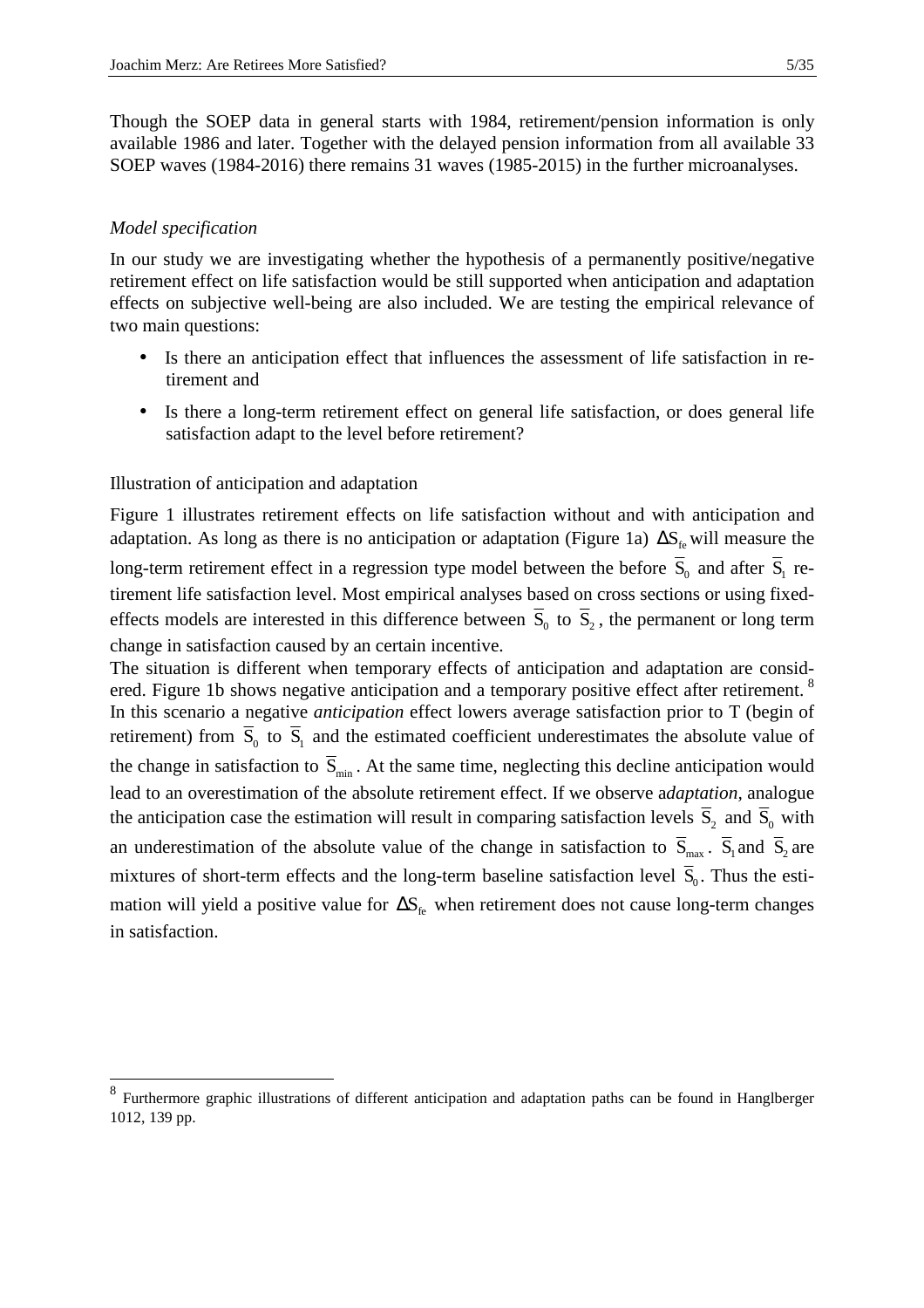#### **Figure 1: Illustration of retirement estimation effects**

Figure 1a: Estimation without anticipation and adaptation



Figure 1b: Estimation with negative anticipation and full adaptation



Source: Hanglberger 2013, 140 and Hanglberger and Merz 2015, 290; x-coordinate: time; y-coordinate: life satisfaction.

Hence, even panel analyses yield distorted results when anticipation and adaptation effects exist but are not explicitly accounted for. Studies of causal effects on satisfaction or other outcomes of that kind should therefore always test for anticipation and adaptation.

#### Modelling anticipation and adaptation

l

Modelling anticipation and adaptation effects we use lag and lead variables in the specification of the following microeconomic model. *Lag variables* indicate if and since when an individual is in retirement; the data even allows for a 9 and more years in retirement with 0-1 year, 1-2 years, 2-3 years, 3-4 years, and so on till 9 years or more (dummy variables:  $f_{it,T}$ ,  $f_{it,T+1}$ ,  $f_{it,T+2}$  $f_{it,T+3}$ *,* and so on till  $f_{it,T+9+}$ ).

*Lead variables* describe if a person will retire with pension benefits in 0-1 year, 1-2 years, 2-3 years or 3-4 years (dummy variables: *fit,T-1, fit,T-2 , fit,T-3 , fit,T-4*) ahead. The dummy variable *fit,T-2* for example would receive the value 1 (otherwise 0) if the individual will retire in two years. Similarly,  $f_{it,T+2}$  stands for the situation two years after retirement. The estimated regression coefficients then quantify each of the two effects,<sup>9</sup> which will allow us to capture all possible paths of life satisfaction before and after retirement.

 $9$  This model specification is also successfully used in Frijters et al. 2011, Clark et al. 2008 or Hanglberger 2013, Hangelberger and Merz 2015.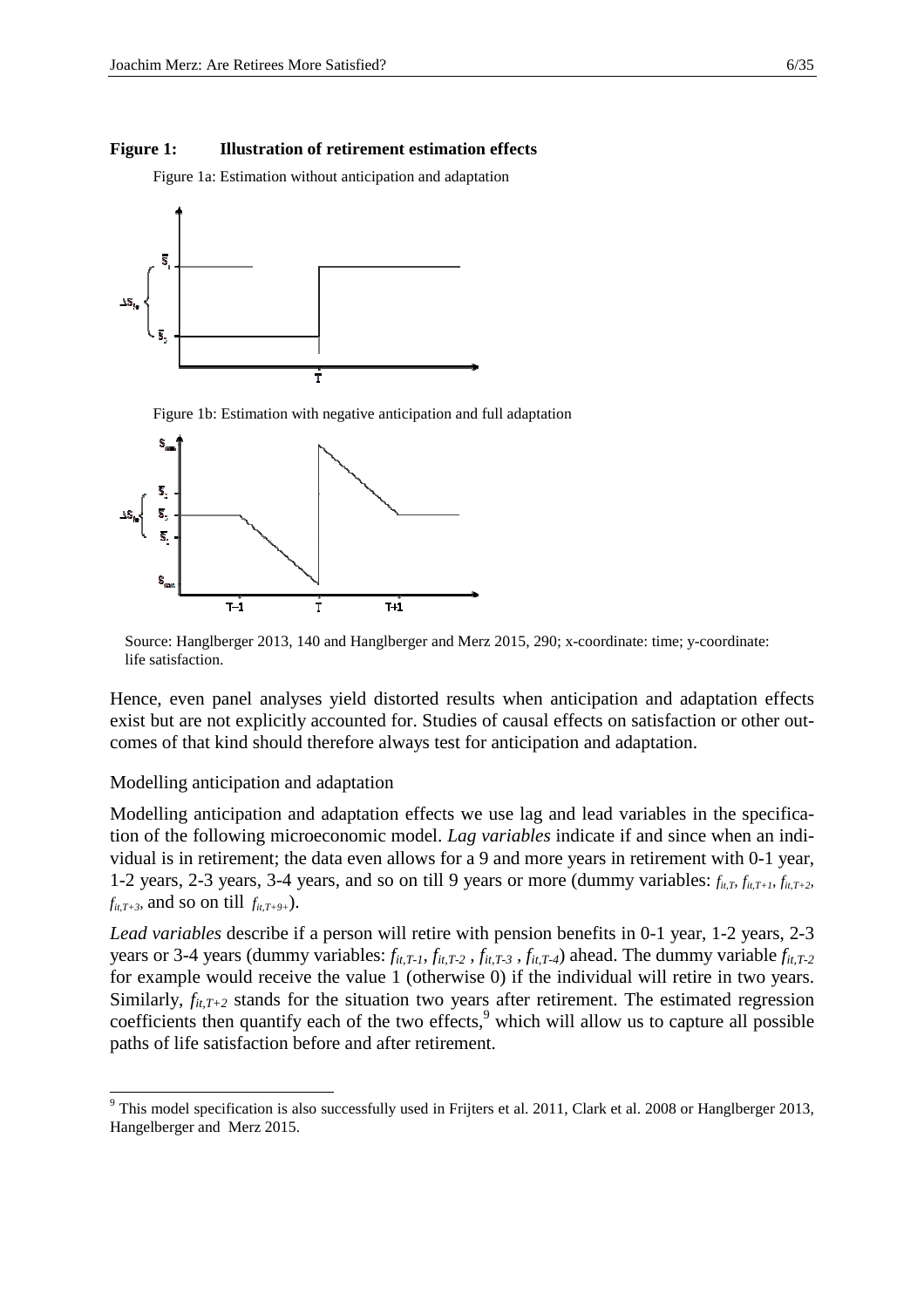As already mentioned we use an 11-point satisfaction scale as an approach to measuring subjective well-being. This is an ordinal scale that largely fits (generalized) ordered logit or ordered probit models (Greene and Henscher 2010, Long and Freese 2006) but not traditional linear regression models. A further problem is the interpersonal (non) comparability with individual well-being (utility), which could be socially conditioned or of genetic nature (De Neve et al. 2010, Hamermesh 2004). Furthermore problems arise when explanatory factors are not observable or not available (such as genetic factors) and are not part of a regression model but influence both the other factors as well as the dependent variable (omitted variable bias). This also holds for the problem of self-selection and causality, which in our case could be a cohort-specific underlying attitude to work and retirement.

# *Consequences for our model specification*

Interpersonal comparability and unobserved effects, such as genetic factors, can be at least partially if not wholly accounted for by means of fixed-effects regression models which are based on intra-individual rather than inter-individual differences like in cross-section models. That is, the same person's history explains the development over time.

Under the causality/program evaluation perspective (e.g. Heckman, Lalonde and Smith 1999, Angrist and Pischke 2009) with becoming retired is interpreted as the treatment effect, the fixed effects regression approach solves the selection/omitted variable bias problem by including time invariant unobserved individual heterogeneity. Since retirement (the treatment) with respect to the public pension setting here is exogeneous and not self-selected, the selectivity bias, however, should not be important.

A plausible solution to the ordinality problem in the context of fixed-effect regression models would be an ordered probit fixed-effect model, which however leads to biased results (Greene 2002). A probit-adapted ordinary least squares model (van Praag and Ferrer-i-Carbonell 2008) also requires additional assumptions. Since Ferrer-i-Carbonell and Frijters 2004 have also only found minimal differences in measuring well-being cardinally or ordinally, we use linear fixed-effects models for the panel estimation (e.g. Wooldridge 2002).

# *Microeconometric specification and estimation*

With the panel-specific fixed-effects approach we now analyze four models that are based on two basic models: estimation of the effect of retirement on general life satisfaction with and without further socio-economic explanatory factors (control variables). Without the control variables the general effect of retirement, so to speak, is measured. With the control variables the person-specific effects on life satisfaction are controlled for and quantified with the possibility that these factors might even relativize retirement as the dominant explanation for life satisfaction.

# *Model I without anticipation and adaptation effects*

1

The basic fixed-effects panel regression model is formulated using

$$
S_{ii} = f_{ii} \gamma + \mathbf{x}_{ii} \mathbf{\beta} + a_i + \varepsilon_{ii}
$$
 (I)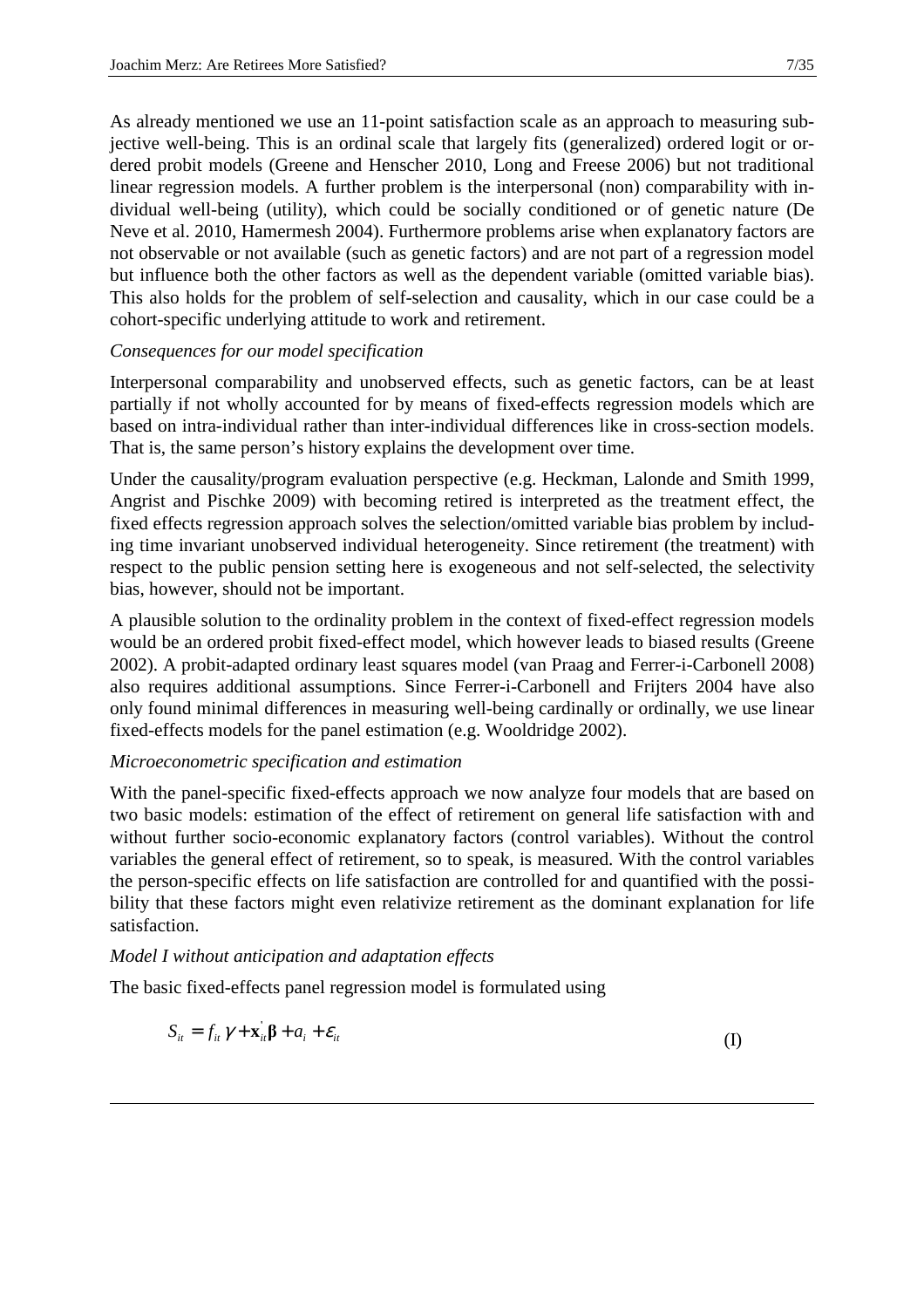with  $S_{it}$  being subjective satisfaction of individual *i* at time *t.*  $f_{it}$  is the dummy variable for retirement ( $f_{ii}=1$ ) and the phase before ( $f_{ii}=0$ ).  $\gamma$  is the estimated regression coefficient that measures the average retirement effect on life satisfaction.  $x_{it}$  is the vector of the socioeconomic control variables and  $\beta$  the estimated coefficient vector of the strength of the respective influence variables.  $a_i$  is the time invariant individual effect (individual heterogeneity) and  $\varepsilon_{it}$  is the error term.

Model Ia then is the only one to have the retirement dummy and measures the general retirement effect. Model Ib includes the control variables as specified in Model I.

*Model II with anticipation and adaptation effects* 

Model II includes anticipation and adaptation effects and is formulated using

$$
S_{it} = f_{it,T-4} \gamma_{T-4} + f_{it,T-3} \gamma_{T-3} + f_{it,T-2} \gamma_{T-2} + f_{it,T-1} \gamma_{T-1} + f_{it,T} \gamma_T + f_{it,T+1} \gamma_{T+1} + f_{it,T+2} \gamma_{T+2} + f_{it,T+3} \gamma_{T+3} + f_{it,T+4} \gamma_{T+4} + f_{it,T+5} \gamma_{T+5} + f_{it,T+6} \gamma_{T+6} + f_{it,T+7} \gamma_{T+7} + f_{it,T+8} \gamma_{T+8} + f_{it,T+9+} \gamma_{T+9+} + \mathbf{x}_{it} \beta + a_i + \varepsilon_{it}
$$
\n(II)

with  $f_{it,T}$ -4 to  $f_{it,T+9+}$  being dummy variables (0,1), whereby 1 shows that a person is in retirement, how long (s)he has been in retirement or how many years until (s)he retires. Anticipation is shown by  $f_{it,T}$ ,  $f_{it,T}$ ,  $f_{it,T}$ , and  $f_{it,T}$ , and adaptation by  $f_{it,T+1}$ ,  $f_{it,T+2}$ ,  $f_{it,T+3}$ , etc. till  $f_{it,T+9+}$ . The dummies are constructed that only one of the dummies can be 1; all of the others are 0. If a person is neither in retirement nor retiring within the next four years, then all of the dummies are 0. This allows the regression coefficients to be interpreted with reference to those years in which a person is not in retirement or is not planning on retiring in the next four years. The estimated coefficient, for example  $\gamma_T$  is ceteris paribus the average difference of the life satisfaction of persons who are in the first year of retirement in comparison to the time when they were not retired or planning on retiring in the next four years.

As in Model I, Model IIa is the model without and Model IIb is the model with socioeconomic control variables. Table 1 gives an overview of the estimated regression models.

| Model | <b>Retirement</b>           | Control |
|-------|-----------------------------|---------|
| Ia    | dummy                       |         |
| Ib    | dummy                       | yes     |
| Пa    | anticipation and adaptation |         |
| Пh    | anticipation and adaptation | yes     |

**Table 1: Overview of the estimated regression models** 

Note: See Appendix 1 for the list of socio-economic control variables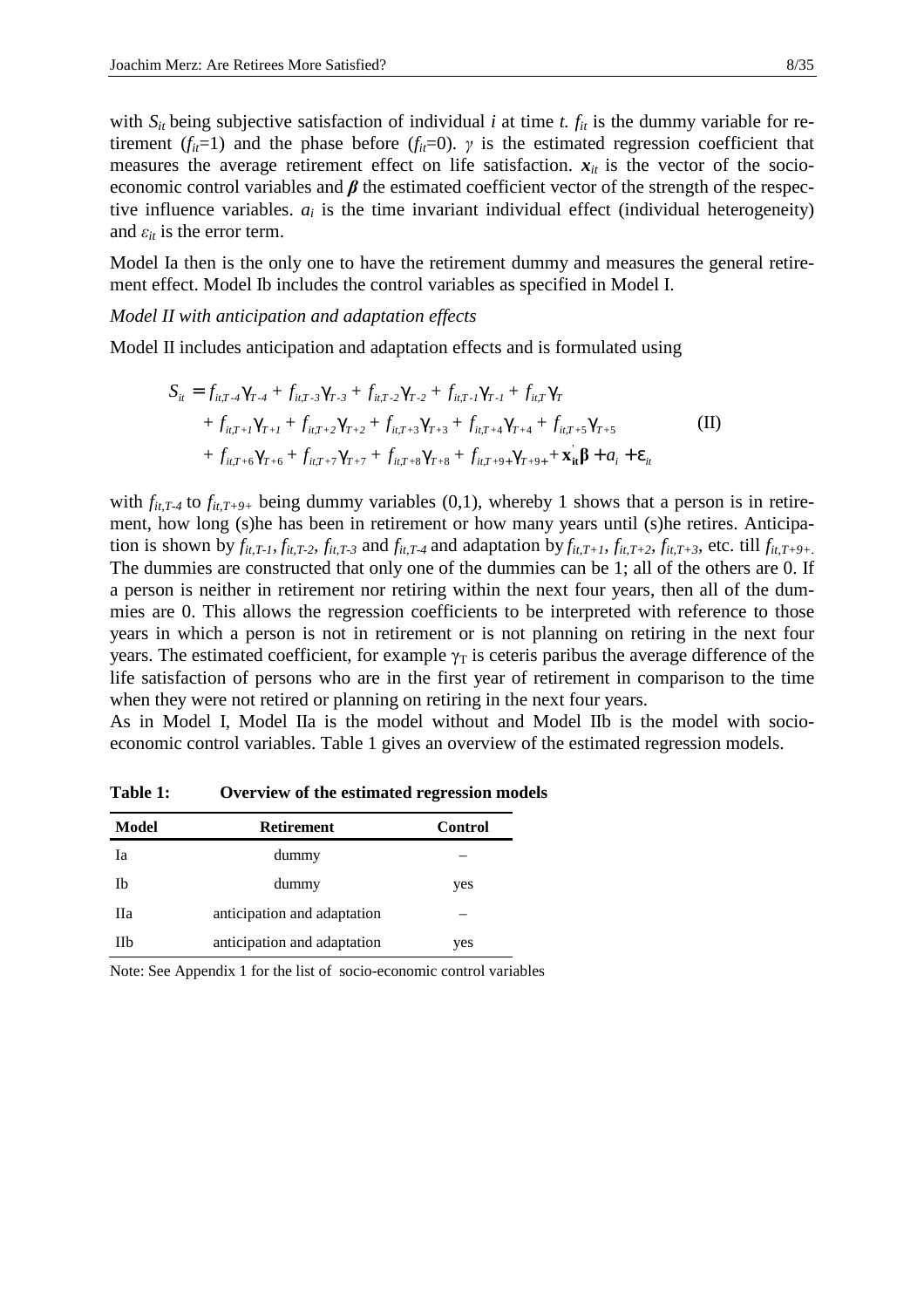# 4 Results

#### *Retirement and pension GRV scheme*

 $7s$ 

 $7.\epsilon$ 74  $7.2$ 

 $6.8$ 

 $6,6$ 1985 1987 1989

Pensioners under the GRV scheme – compared to civil service pensioners – face different work-life conditions and old age security systems in Germany. The question therefore arises if there are also different life satisfaction consequences for these two important groups of retirees. We analyze both groups separately and first discuss results for GRV pensioners followed by results for civil service pensioners.

## *Description – German Pension Insurance (GRV) and life satisfaction aggregated*

Let us start with the description of the overall life satisfaction situation and its development with respect to pension out of the German Pension Insurance (GRV). Surprisingly, pensioners are significantly *less* satisfied with their life situation altogether from the mid 1980ies to 2015 than non-pensioners (mean/std. deviation: pensioners: 6,914/1,951; non-pensioners: 7,035/1,804.

A closer look to its timely development (Figure 2) shows some u-shaped relationship but where at the expected u-shaped "valley" around 2001 there is a "hill" descending then till 2004 and an increasing branch from there on. Though the general development in its ups and downs is similar for pensioners and non-pensioners over all periods, there are distinct periods. From 1985 till 1997 we find positive and negative life satisfaction differences with no specific pattern. However, starting 1997 pensioners are less satisfied in all following years where the gap to non-pensioners' life satisfaction remarkably is significantly growing (gap regression, p<0.001, Figure 3).

#### **sion GRV), Germany 1985 to 2015**  84  $\rightarrow$ -retired  $-$  non-retired -Linear (retired) Linear (non-retired) 8.2  $\mathcal{S}$



 $v = -0.0005x + 7.0486$ 

2005

2001 2003

 $\overline{v}$ 

2007 2009 2011 2013 2015

 $-0.011x + 7.1214$ 

Source: SOEP Socio-Economic Panel data 1985-2015; weighted data.

1995 1997 1999

1991 1993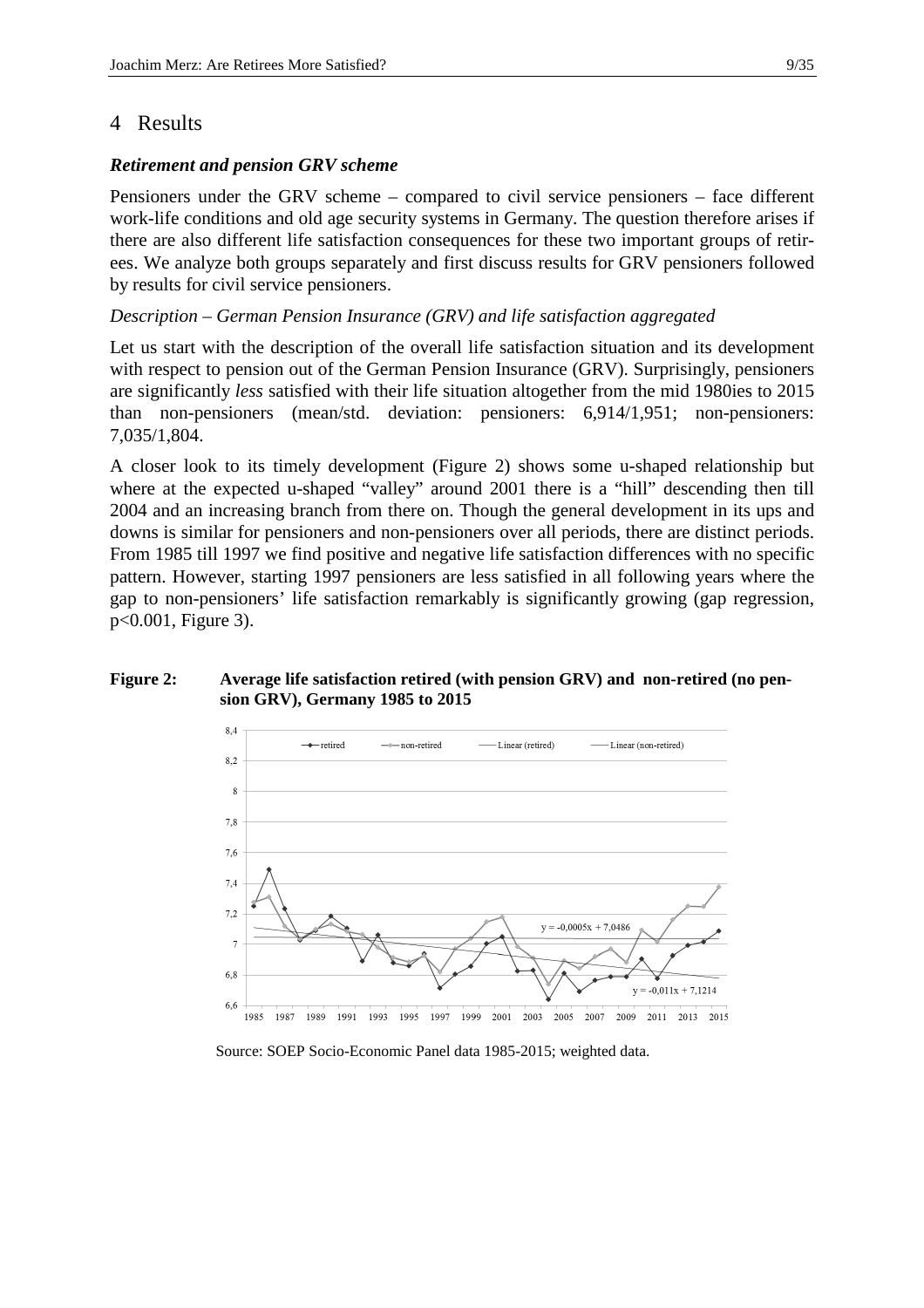#### **Figure 3: Difference of average life satisfaction between retired (with pension GRV) and non-retired (no pension GRV), Germany 1985 to 2015**



Source: SOEP Socio-Economic Panel data 1985-2015; weighted data.

The growing life satisfaction gap is interrupted only by the financial and economic crisis 2007/2008 which strucks the non pensioners in particular.

Life satisfaction before and after retirement is the focus of our study. Figure 4 shows aggregated averages of life satisfaction for each pre-retirement and post-retirement period under invstigation. Sill global, a certain anticipation effect with decreasing mean satisfaction levels before retirement, an increasing effect after retirement followed by some adaptation later on is already indicated.

# Figure 4: Average life satisfaction before and after retirement (pension GRV), **Germany 1985 to 2015**



Source: SOEP Socio-Economic Panel data 1985-2015; weighted data.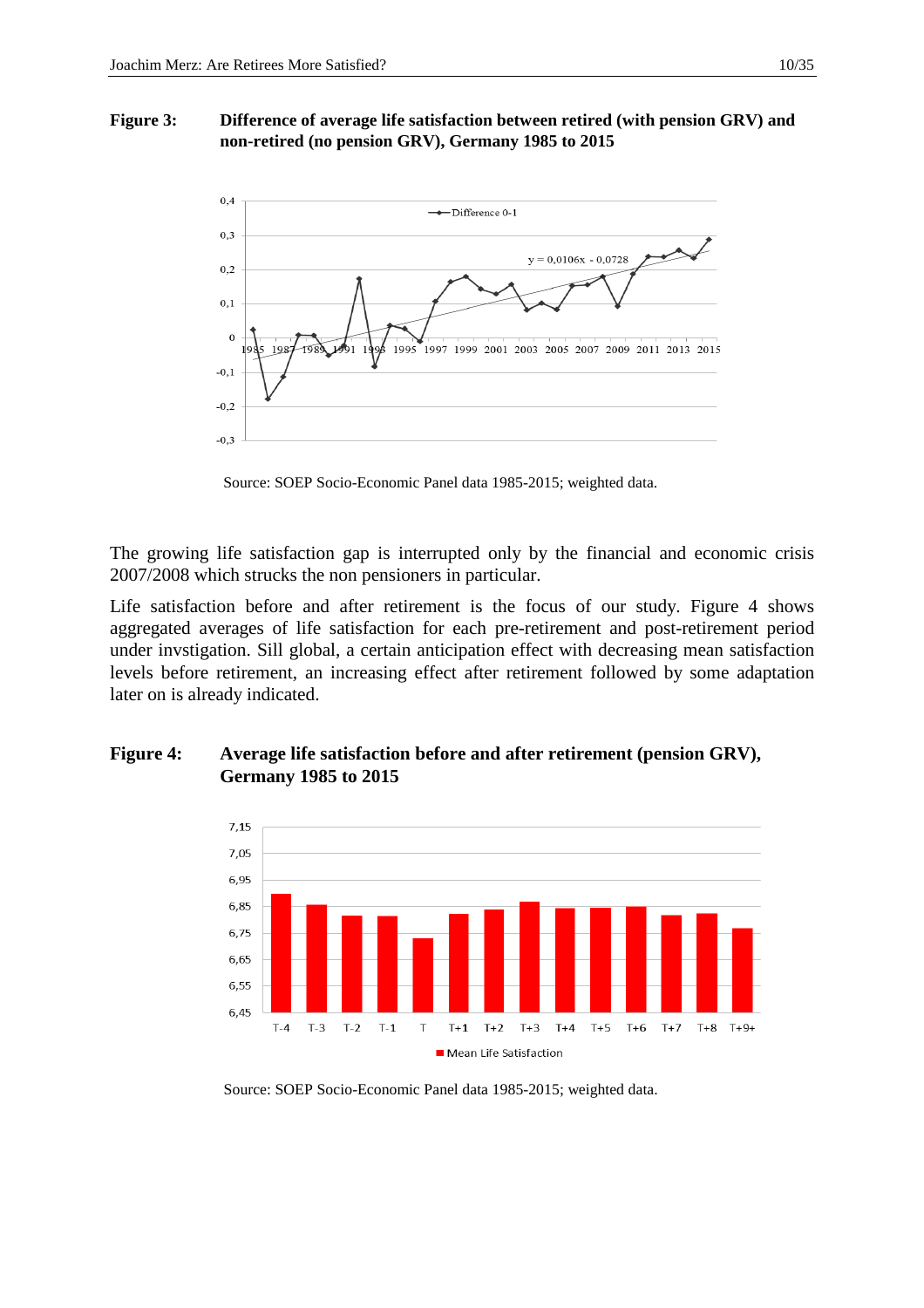So far the aggregated descriptive picture; the individual life satisfaction retirement paths is the focus of our analysis now.

# *Socio-economic controls*

The question whether entering retirement permanently increases life satisfaction or whether the discussed anticipation and especial adaptation effects lead to the previous level of life satisfaction is likely to be related to strongly varying personal circumstances, material resources acquired, degree of life change, individual psychological factors such as previous experience with important life transitions, previous work life and leisure time activities, physical and mental health, marital status and many other socio-economic factors (cf. for example Beehr 1986, Kim and Moen 2001, Szinovacz, 2003, Wang and Shultz 2008).

We determine whether such an adaptation and anticipation process is complete or partial by a quantitative microeconomic analysis with the models outlined above including a large number of socio-economic influence factors to account for individual life circumstances.

The individual life circumstances in this study will be covered by the following control variable domains: personal, education, occupation, job, social participation, household and region which follow mainly used variables in labour supply and retirement studies. In addition, we incorporate general personal characteristics measured by the so-called Big 5 personal traits as basic drivers behind otherwise revealed behavior. Big 5 items encompass openness, conscientiousness, extraversion, agreeableness, and neuroticism  $(OCEAN)^{10}$ . Since the SOEP data provide Big 5 information in 3 years (2005, 2009, 2013) only we imputed regression based Big 5 estimates into all waves 1985 till 2015 to allow some more item variance.

Obviously the available data restricts the use of further interesting variables like more social participation or previous work conditions. Though the SOEP data offers those information like activities with neighbors and friends, or kind of work life conditions/impairment, however, because available only in some years their incorporation into the model estimation either restricts the usable number of observations and/or produces omitted variables. Details about the socio-economic controls under investigation can be found in the Appendix.<sup>11</sup>

# *Model I without anticipation and adaptation effects*

l

Let us begin with the findings of the Models Ia and Ib, which provide a general analysis of retirement effects – measured as the receiving pension (GRV retirement benefits) – not as aggregates but based on individual panel data.

The microeconometric resulting robust estimated coefficients of the fixed-effects models again can be interpreted as medium high/low life satisfaction of the identical person in retirement in comparison to that person's situation before retirement.

 $10$  Digman 1989 and Lang and Lüdtke 2005 with an overview related to empirical based surveys. See Gerlitz and Schupp 2005 for a detailed description of the Big 5 based personal traits within SOEP.

 $11$  Correlation results between life satisfaction in general and socio-economic factors like age, sex, health, marital status, education and environment and its mixed results are reported in the four decade survey of the economics of happiness by Clark 2018.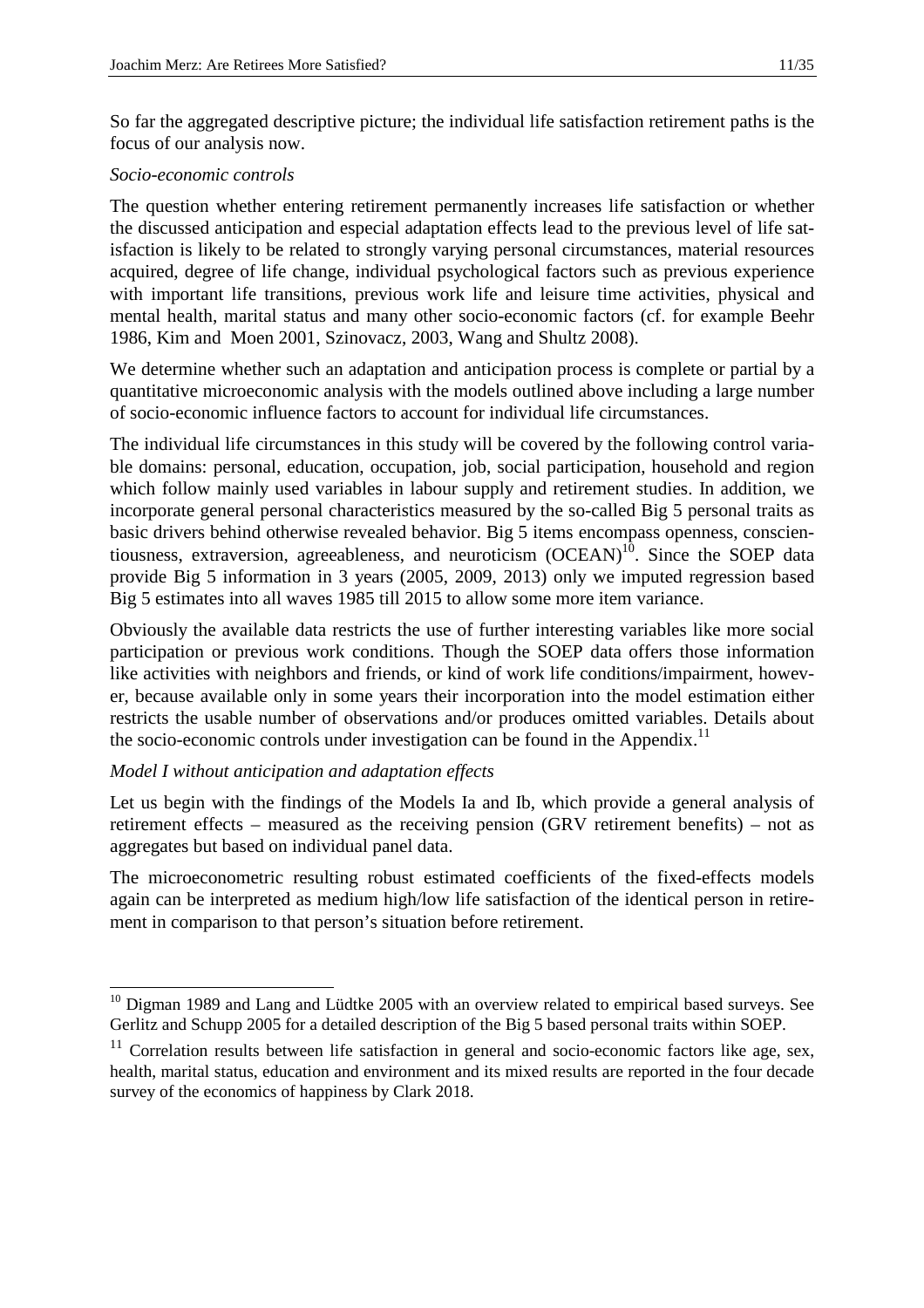The result (Table 2 and Figure 5): The general retirement effect on life satisfaction is negative with -.156 points on the 11-point satisfaction scale (Model Ia) and is highly statistically significant ( $\alpha$ =0.001, n=482,289 observations). Thus, pensioners are less satisfied in the long run, a result which on the individual level confirms the above aggregate descriptive findings.

As to this model specification retirement decreases current life satisfaction regardless of how long a person is in retirement.<sup>12</sup> A value -.156 may seem small but if it is considered that with a median of 7 and a standard deviation of 1.857 points more than 60 % of all recorded values of life satisfaction are in the median  $+$ - one standard deviation interval<sup>13</sup>, then this and other comparable coefficients are not only statistically but also economically significant.

# *Model I with socio-economic control*

-

Surprisingly, accounting for socio-economic control variables the retirement dummy coefficient is still negative -.017, however, *not* significant (p-value=0,544). Thus, retirement on average does not lead to any significant change in life satisfaction (Table 2). Therefore, the individual socio-economic life circumstances thus have by far a greater effect than the pure negative retirement status and emphasize the importance of the individual life situation.

Table 2 shows which socio-economic factors make an important contribution to the resulting life satisfaction. We can see that age (decreasing nonlinear), marital status (if married increasing; if widowed decreasing) and especially the health variables, current health and the number of physician visits, strongly influence and reduce current life satisfaction.

We did not consider further the available subjective health satisfaction information (11 point scale 0-10) because of possible endogeneity problems with common latent variables when subjective variables are explained by subjective variables likewise (Hamermesh 2004). Nevertheless, we respect the rougher subjective current health indicator (very good … bad, 5 items) because subjective current health might indeed be connected with the economic situation (despite insurance) which is in line with Hamermesh's critical discussion. In addition, we respect the number of physician visits which seems to be a more objective health indicator showing a negative significant effect.

Education yields a negative significant coefficient but with diminishing negative influence on life satisfaction with longer education. As to the labour supply literature one might expect that education produces greater earnings and is positively correlated with life satisfaction. Clark (2018, 249) offers the explanation that a rise in outcomes relative to that in expectation might not match and diminish subjective well-being.

Big 5 factors indeed influence the life satisfaction level. Openness to experience (inventive/curious vs. consistent/cautious) and agreeableness (friendly/compassionate vs. analytical/detached) attract attention by their high significance and negative signs of the estimated

 $12$  For simplicity's sake we use the term retirement synonymously with retirement status and receiving pension.

<sup>&</sup>lt;sup>13</sup> And in addition, 50% of all observations are found in between 6 and 8 of the life satisfaction scale; weighted data; from 42,921 unweighted observations of pensioners and 333,705 observations of nonpensioners (1985-2015).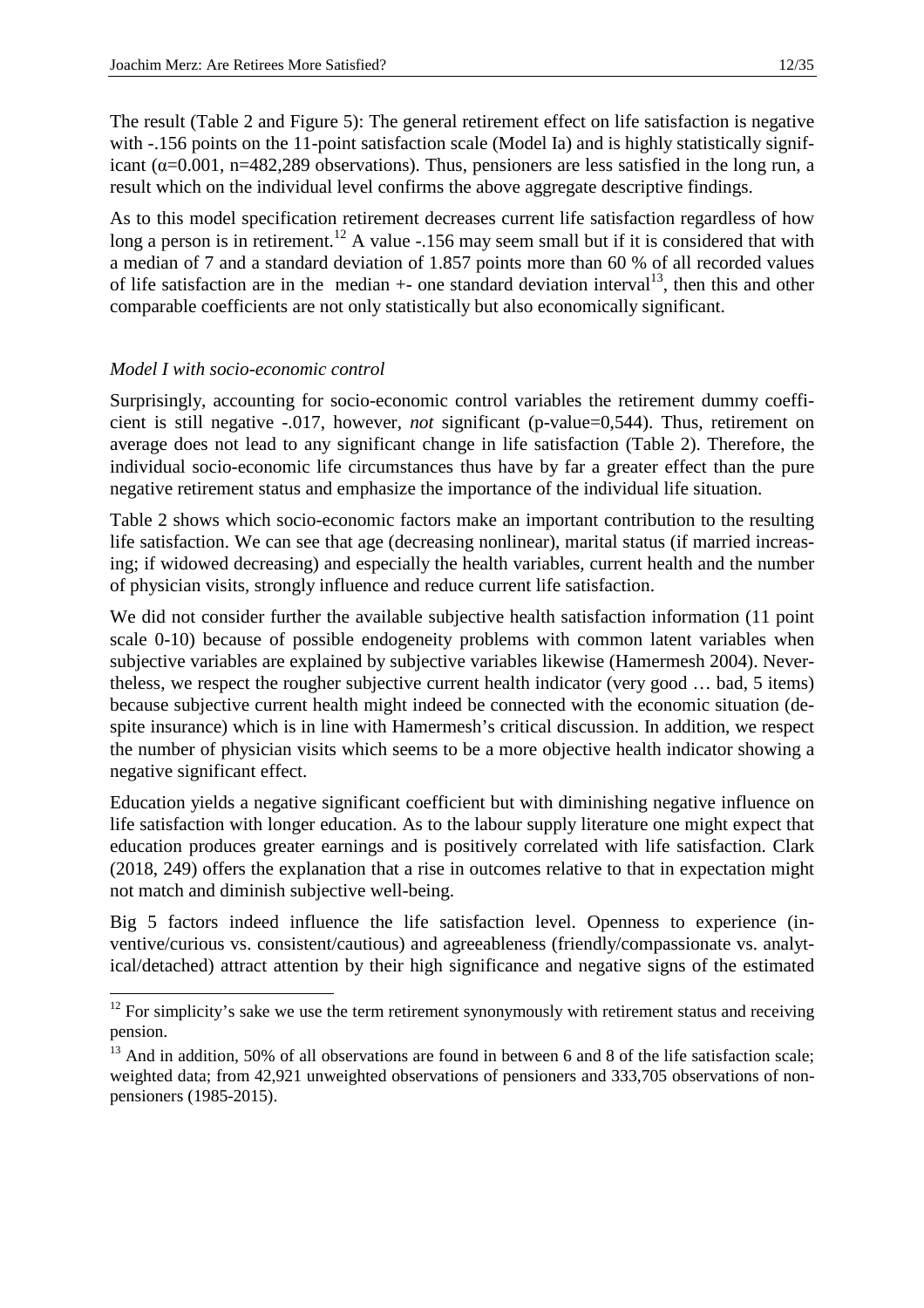coefficients, and extraversion (outgoing/energetic vs. solitary/reserved) by a positive and significant influence.

Compared to non-employment all single occupation (self-employment in a liberal profession or as a business owner, blue- and white-collar worker, civil servant) decreases life satisfaction. Thus, a strong influence of the respective work situation has to be recorded. As expected, (former) unemployment significantly decreases current life satisfy.

Work intensity, as measured by weekly working hours, shows that life satisfaction increases and is diminished with an increase in the number of working hours. One might expect a decrease because of the working burden. However, this might already be a hint for an overall importance of a structuring work-life. The significant influence of (former) personal work income as well as the pension amount and the residual household income (monthly household net income minus individual work income and pension income) is positive nonlinear and confirms the well-known Easterlin 2001 paradox, according to which a higher income is not proportional to greater life satisfaction. Recreational activities with social participation reference like hobbies (significantly) as well as participating in voluntary work, in political parties or citizen initiatives (not significantly) increase life satisfaction.

People usually do not act on an island but live and act with others. The closest social partners are the household/family members which will play a role in one's life satisfaction. We characterize the household/family situation by the household size and its number of children under 19 years old. Both variables are significant but of opposite signs: children rise but increasing household size (e.g. by other family members) reduces life satisfaction. Person(s) needing care in the household might stress its members which results in a negative significant sign of the estimated influence on life satisfaction.

Finally, to take into account the specific regional situation of East and West Germany we catch the situation roughly by a respective dummy variable. The not significance coefficient refer to diminished differences so far.

A comment should be made on the availability and selection of explanatory socio-economic variables. In principle, the variables were chosen that were shown to have an effect in previous studies on life satisfaction and retirement. The Socio-Economic Panel provided other interesting variables for our topic, such as physical and other forms of mental stress at work as well as further variables on the work situation, or personal circumstances including leisure activities. There is also further information about social participation, neighbors and friends, which could possibly influence life satisfaction before and after retirement. As mentioned, unfortunately data on these and other variables are collected either at greater intervals or have only been recently collected so that the remaining data, even as an unbalanced panel, are restricted for the final estimation in particular for lagged influences in the next discussed Model type II.

Taken together, the results of Model I show that the individual personal, occupation and family/household circumstances are particularly important both substantively and statistically for current life satisfaction and even dominate a general negative retirement effect and strength the particular importance of individual living characteristics.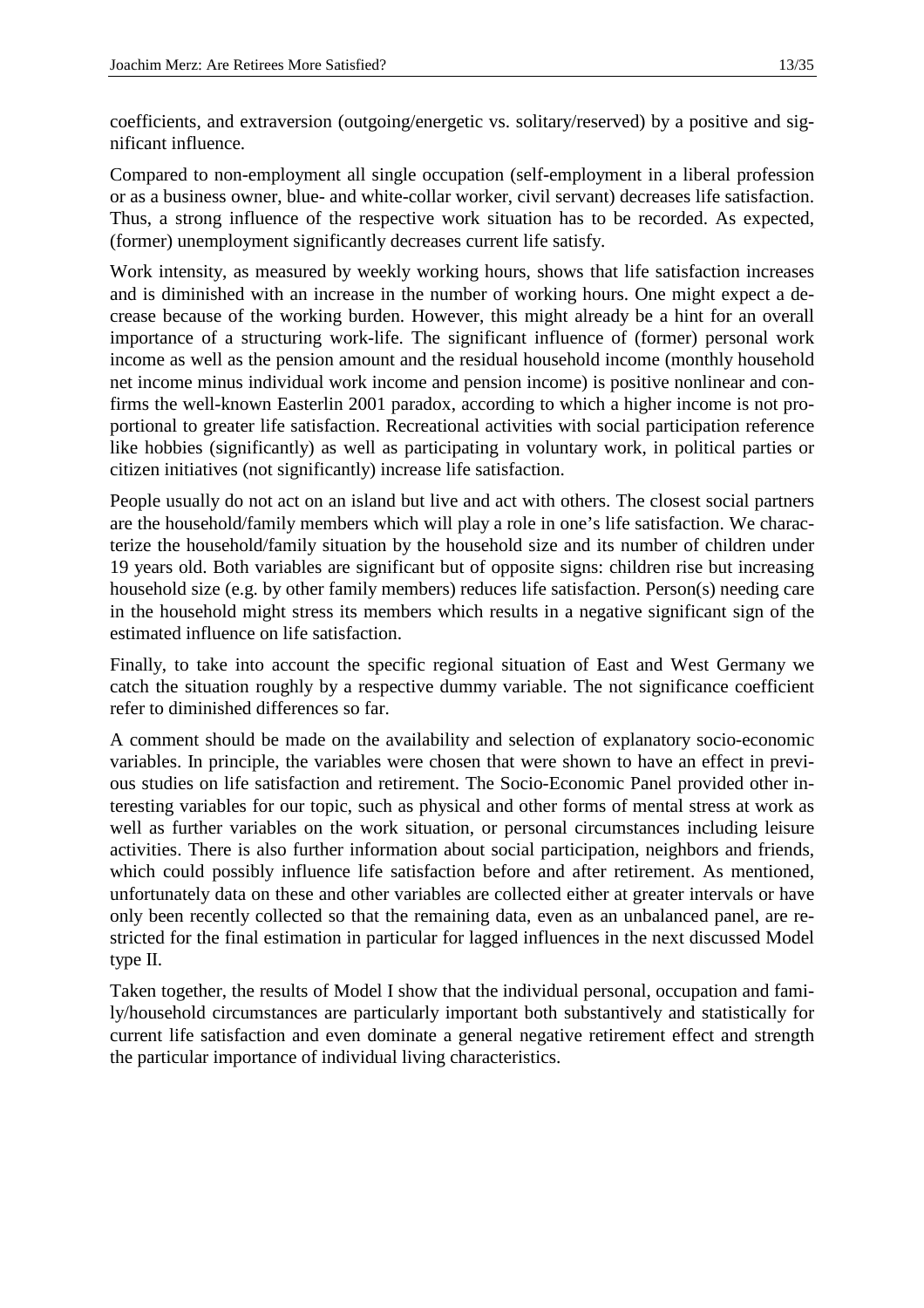| <b>Table 2:</b> | The effect of retirement (pension GRV) on life satisfaction in fixed-effects regression models with and without accounting |
|-----------------|----------------------------------------------------------------------------------------------------------------------------|
|                 | for anticipation and adaptation – Regression results, Germany 1985 to 2015                                                 |

|                          | Model Ia    |         | <b>Model Ib</b> |         | <b>Model IIa</b> |         | <b>Model IIb</b> |         |
|--------------------------|-------------|---------|-----------------|---------|------------------|---------|------------------|---------|
|                          | coefficient | p-value | coefficient     | p-value | coefficient      | p-value | coefficient      | p-value |
| <b>Life satisfaction</b> |             |         |                 |         |                  |         |                  |         |
| <b>RETIREMENT</b>        |             |         |                 |         |                  |         |                  |         |
| Retirement               | $-0.156***$ | 0.000   | $-0.0171$       | 0.544   |                  |         |                  |         |
| Retirement T-4           |             |         |                 |         | $-0.118**$       | 0.001   | $-0.000598$      | 0.987   |
| <b>Retirement T-3</b>    |             |         |                 |         | $-0.208***$      | 0.000   | 0.00656          | 0.866   |
| Retirement T-2           |             |         |                 |         | $-0.218***$      | 0.000   | 0.0567           | 0.185   |
| Retirement T-1           |             |         |                 |         | $-0.228***$      | 0.000   | $0.140**$        | 0.002   |
| <b>Retirement T</b>      |             |         |                 |         | $-0.266***$      | 0.000   | $-0.0293$        | 0.689   |
| Retirement $T+1$         |             |         |                 |         | $-0.117**$       | 0.009   | 0.0776           | 0.288   |
| Retirement $T+2$         |             |         |                 |         | $-0.140**$       | 0.002   | 0.0239           | 0.751   |
| Retirement $T+3$         |             |         |                 |         | $-0.128**$       | 0.008   | 0.0762           | 0.331   |
| Retirement T+4           |             |         |                 |         | $-0.197***$      | 0.000   | $-0.00390$       | 0.961   |
| Retirement $T+5$         |             |         |                 |         | $-0.252***$      | 0.000   | $-0.0207$        | 0.804   |
| Retirement T+6           |             |         |                 |         | $-0.170**$       | 0.001   | 0.0633           | 0.461   |
| Retirement $T+7$         |             |         |                 |         | $-0.257***$      | 0.000   | 0.0525           | 0.548   |
| Retirement $T+8$         |             |         |                 |         | $-0.285***$      | 0.000   | 0.00443          | 0.961   |
| Retirement T+9+          |             |         |                 |         | $-0.448***$      | 0.000   | $-0.0646$        | 0.495   |
| PERSONAL DATA            |             |         |                 |         |                  |         |                  |         |
| Age                      |             |         | $-0.0528***$    | 0.000   |                  |         | $-0.0431$        | 0.203   |
|                          |             |         |                 |         |                  |         |                  |         |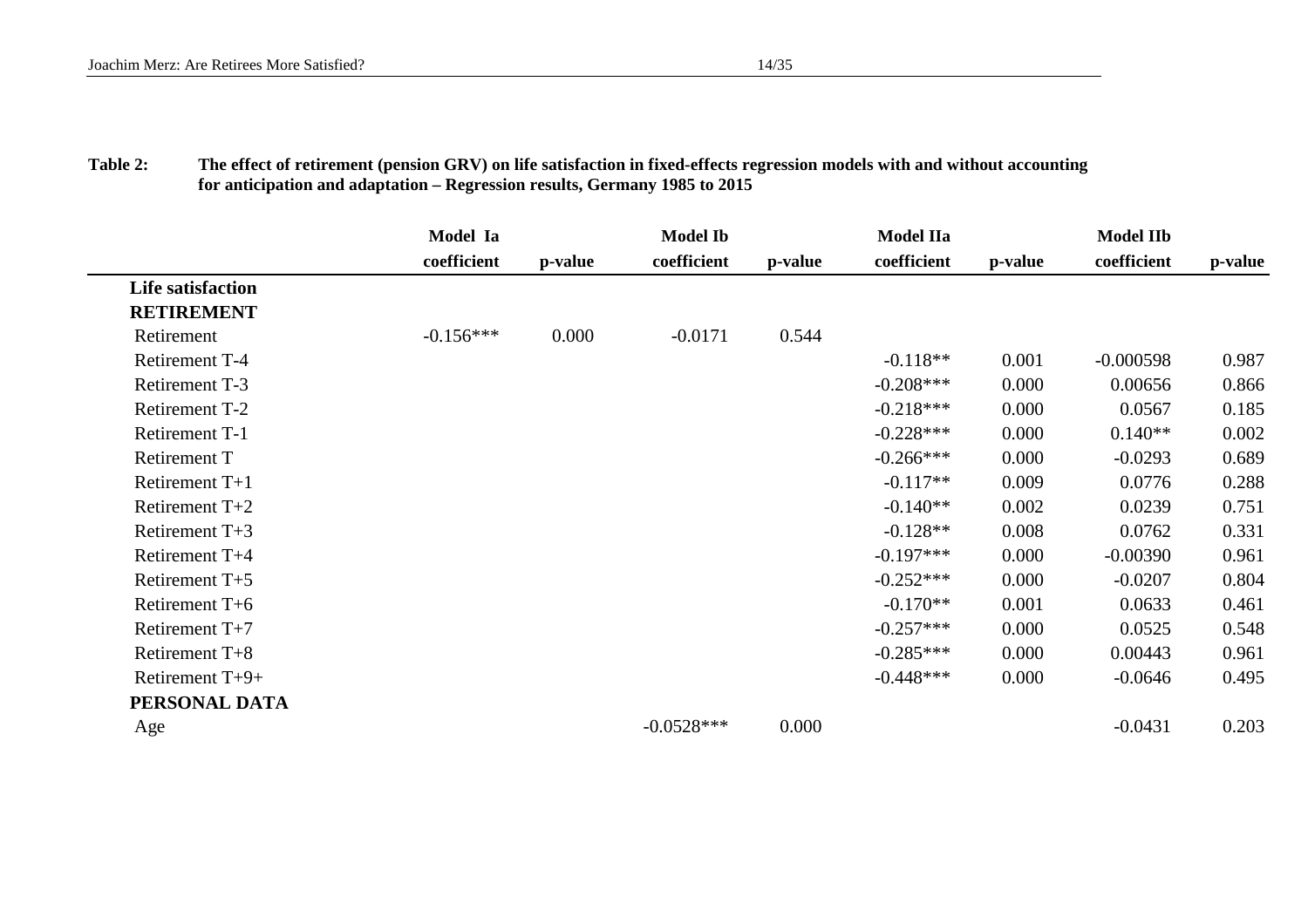| Age <sup>2</sup>                 | 0.00348         | 0.545 | $-0.00627$     | 0.694 |
|----------------------------------|-----------------|-------|----------------|-------|
| Married                          | $0.0999***$     | 0.000 | $0.0754*$      | 0.024 |
| Widowed                          | $-0.214***$     | 0.000 | $-0.318***$    | 0.000 |
| Health                           | $-0.482***$     | 0.000 | $-0.472***$    | 0.000 |
| Physician visits                 | $-0.00995***$   | 0.000 | $-0.0126***$   | 0.000 |
| Education                        | $-0.743***$     | 0.000 | $-0.597$       | 0.185 |
| Education <sup>2</sup>           | $0.0271***$     | 0.000 | 0.0242         | 0.139 |
| Big 5: Openness                  | $-1.105***$     | 0.000 | $-0.651$       | 0.220 |
| Big 5: Conscientiousness         | $-0.532$        | 0.103 | $-1.883*$      | 0.020 |
| Big 5: Extraversion              | $0.997*$        | 0.030 | $2.300*$       | 0.022 |
| Big 5: Agreeableness             | $-1.640***$     | 0.000 | $-1373$        | 0.230 |
| Big 5: Neuroticism               | $-0.370$        | 0.117 | $-0.346$       | 0.608 |
| <b>OCCUPATION</b>                |                 |       |                |       |
| Freelancer                       | $-0.0926**$     | 0.009 | $-0.126$       | 0.172 |
| Entrepreneur                     | $-0.101***$     | 0.000 | $-0.109+$      | 0.084 |
| Blue collar worker               | $-0.0639***$    | 0.000 | $-0.0867+$     | 0.052 |
| White collar worker              | $-0.0753***$    | 0.000 | $-0.132**$     | 0.002 |
| Civil servant (Beamter)          | $-0.187***$     | 0.000 | $-0.248**$     | 0.003 |
| Unemployed (registered)          | $-0.549***$     | 0.000 | $-0.434***$    | 0.000 |
| <b>JOB</b>                       |                 |       |                |       |
| Working hours                    | $0.00554***$    | 0.000 | $0.00779**$    | 0.001 |
| Working hours <sup>2</sup> /100  | $-0.00892***$   | 0.000 | $-0.00971**$   | 0.002 |
| Earned income                    | $0.000130***$   | 0.000 | $0.000237***$  | 0.000 |
| Earned income <sup>2</sup> /1000 | $-0.00000111**$ | 0.007 | $-0.00000749+$ | 0.091 |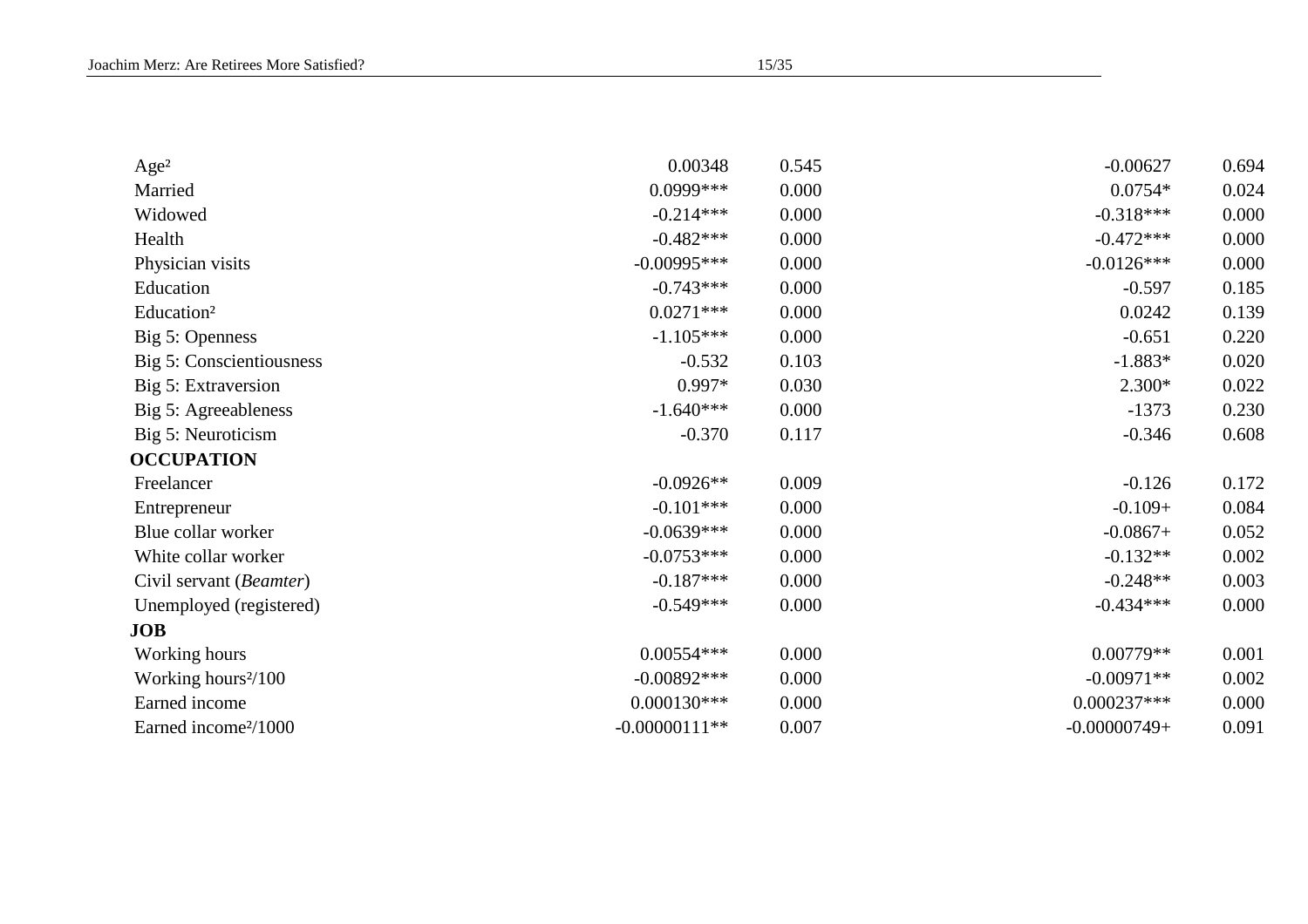| Pension GRV amount                            |             |       | $0.000239***$   | 0.000 |            |       | $0.000269**$     | 0.009 |
|-----------------------------------------------|-------------|-------|-----------------|-------|------------|-------|------------------|-------|
| Pension GRV amount <sup>2</sup> /1000         |             |       | $-0.0000176**$  | 0.005 |            |       | $-0.0000406$     | 0.254 |
| <b>SOCIAL PARICIPATION</b>                    |             |       |                 |       |            |       |                  |       |
| Hobbies                                       |             |       | $0.00594**$     | 0.003 |            |       | $0.0127**$       | 0.002 |
| Volunteer/Political                           |             |       | 0.000108        | 0.990 |            |       | $-0.00203$       | 0.906 |
| <b>HOUSEHOLD / FAMILY</b>                     |             |       |                 |       |            |       |                  |       |
| Care                                          |             |       | $-0.442***$     | 0.000 |            |       | $-0.342***$      | 0.000 |
| Household size                                |             |       | $-0.0375***$    | 0.000 |            |       | $-0.0380**$      | 0.005 |
| No. of Children $(\langle 19 \rangle)$ years) |             |       | $0.0288***$     | 0.000 |            |       | $0.0478**$       | 0.003 |
| Residual income                               |             |       | $0.0000767***$  | 0.000 |            |       | $0.000112***$    | 0.000 |
| Residual income <sup>2</sup> /10000           |             |       | $-0.0000042***$ | 0.000 |            |       | $-0.0000466$ *** | 0.000 |
| <b>REGION</b>                                 |             |       |                 |       |            |       |                  |       |
| East                                          |             |       | $-0.0334$       | 0.411 |            |       | $0.158+$         | 0.070 |
| Constant                                      | 7.089***    | 0.000 | 29.08***        | 0.000 | $6.941***$ | 0.000 | 25.40*           | 0.047 |
| R <sub>2</sub> within                         | 0.000708    |       | 0.0860          |       | 0.00280    |       | 0.0809           |       |
| F-Test                                        | $111.67***$ |       | $3.24***$       |       | $8.32***$  |       | $2.62***$        |       |
| avg. observations                             | 9.5         |       | 9.7             |       | 8.1        |       | 7.7              |       |
| max. observations                             | 31          |       | 22              |       | 17         |       | 15               |       |
| Persons/groups                                | 51024       |       | 30689           |       | 11006      |       | 10342            |       |
| Observations                                  | 482289      |       | 296674          |       | 89200      |       | 79308            |       |
|                                               |             |       |                 |       |            |       |                  |       |

Note: t statistics based on robust standard errors in parentheses; + p < 0.10, \* p < 0.05, \*\* p < 0.01, \*\*\* p < 0.001 Source: Results of fixed-effects regression Models Ia,b and IIa,b with SOEP Socio-Economic Panel data 1985-2015.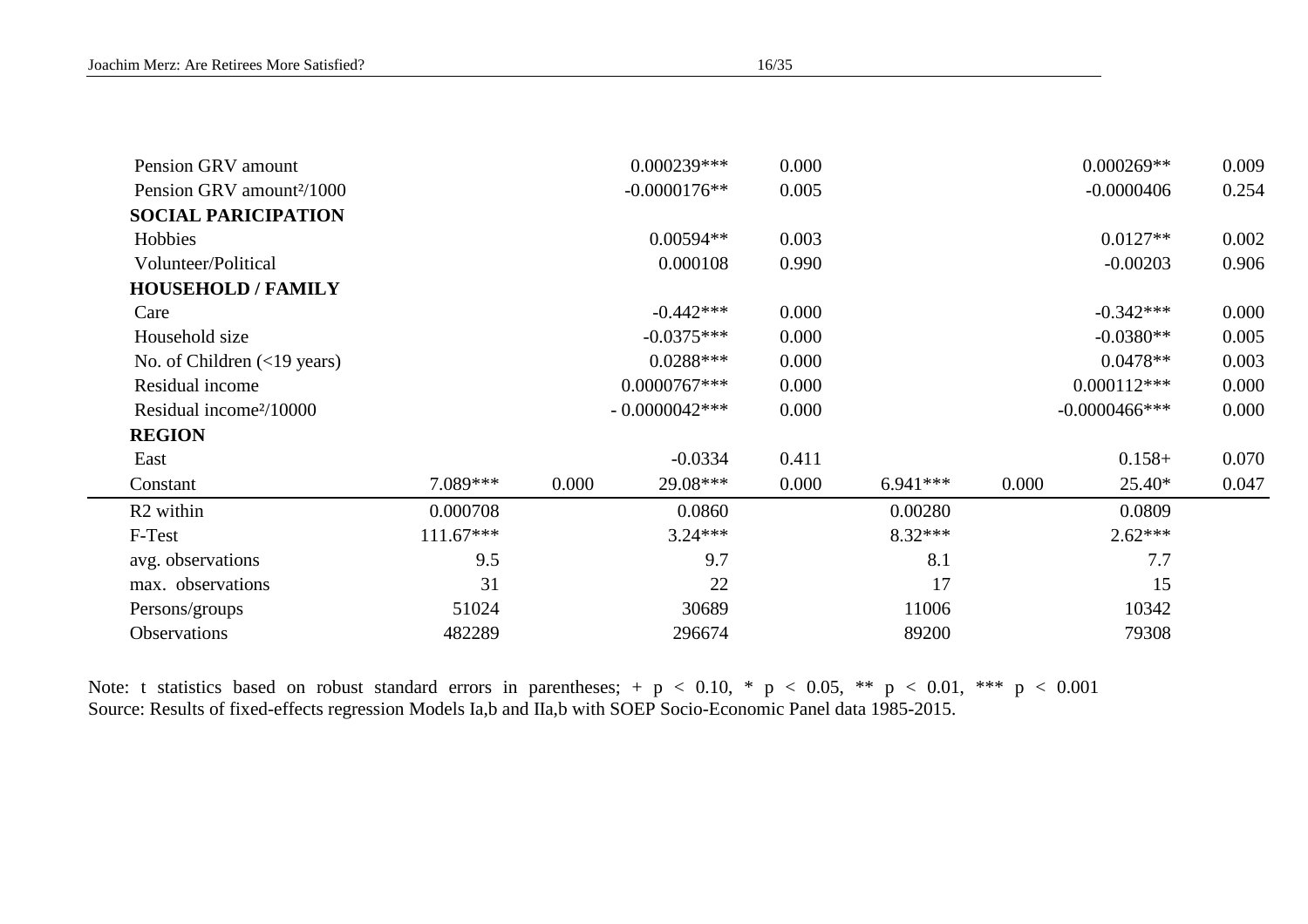#### *Model II with anticipation and adaptation effects*

While in the last section the general retirement effect for all years before and after retirement was in focus, we will now test our hypothesis whether shorter lasting periods of anticipation of an upcoming retirement and adaptation after retirement play a role in explaining life satisfaction

Model II without socio-economic control

Let us look first at the general anticipation and adaptation effect *without control variables*  (Model IIa), as seen in the results from Table 2 and Figure 5.

The result: Firstly, all lead and lag coefficients are *negative and significant.* All 14 distinct periods around the individual retirement period at T, four periods before and nine and more periods after retirement, confirm the overall less satisfied picture of the pensioners compared to all others. Secondly, and of specific importance for our topic: we face a clear *anticipation effect* with falling life satisfaction till the retirement start, a rise in life satisfaction in the first retirement year and then an *adaptation effect* shortly interrupted only in period T+6; a sad picture with respect to a longer retirement perspective.

#### *Model II with socio-economic control*

Model IIb adds *socio-economic control variables* to the before and after retirement period specific dummies just discussed. The result of Model IIb (*with socio economic control variables*): there is a *significant anticipation effect* now with growing life satisfaction till the pre-

### **Figure 5: The effect of retirement (pension, GRV) on life satisfaction in fixed-effects regression models with and without accounting for anticipation and adaptation, Germany 1985 to 2015**



 Source: Results of fixed-effects regression Models Ia,b and IIa,b with SOEP Socio-Economic Panel data 1985-2015; 95% confidence intervals (robust standard errors); detailed regression results can be found in Table 2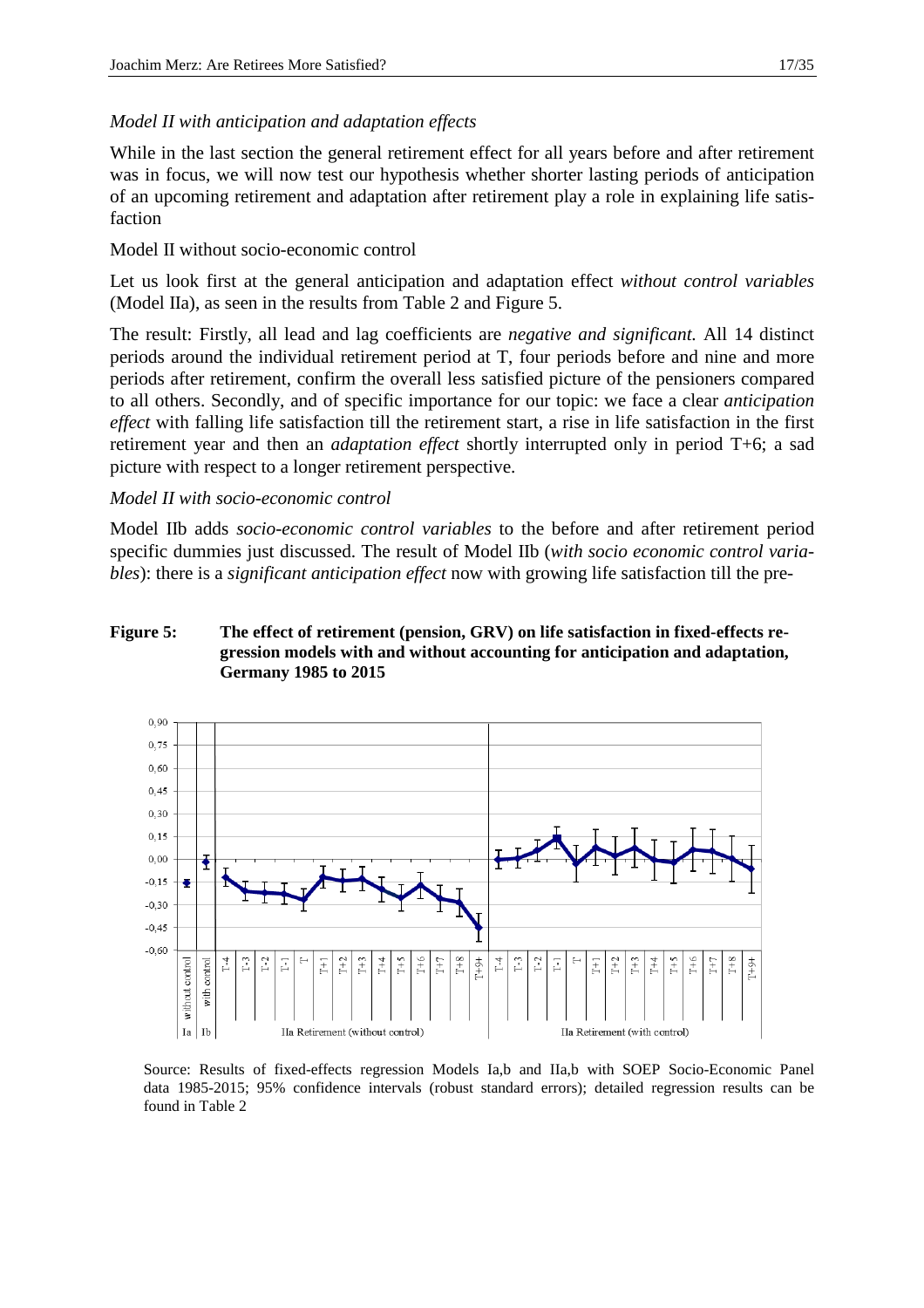retirement period (T-1). This is in line with anticipation in Model IIa (without control variables). Life satisfaction declines in the retirement period T, with some ups and downs and diminishes from T+8 on. However, all the effects from the retirement period T till T+9+ are not significant any more and detect "no effect on life satisfaction". What remains is only one significant positive effect in the pre-retirement period T-1.

If we inspect the single influence of the control variables, compared to Model I in principle all the discussed explanatory domains - personal, education, occupation, job, social participation, household and region - remain in Model II by magnitude, sign and significance with the exemption of age, education, two of five Big 5 variables and occupation as being self-employed.

In total, the socio-economic control factors compensate all the not controlled negative and significant period effects of retirement on life satisfaction. Again, only one significant short term positive effect in the pre-retirement period T-1 remains.

# *Modell II and alternative socio-economic control*

The above result astonishes. What are the driving factors which lift the without picture of negative anticipation and adaptation and vanishes all 14 period significant life satisfaction effects around individual retirement? Figure 6 summarizes some alternative Model llb specifications and estimation results to answer this question with the following embracing domains:

- 1. *Personal (1)*: close personal (age, married, widowed, health, physicians visits), education, Big 5,
- 2. *Extended Personal (2)*: *personal (1)*, social participation (hobbies, voluntary work, active in political parties or citizen initiatives), care, household size, number of children,
- 3. *Personal and occupation (3): Personal (1),* occupational status, job (weekly working hours),
- 4. *Extended Personal and occupation (all) (4): Extended Personal (2),* occupational status, job (weekly working hours).

In addition to the above domains all scenario estimations include income variables as personal work and pension income respectively, residual income (household net income minus work and pension income respectively) and the regional dummy for East Germany.

Figure 6 provides the graphical answer of domain effects: *Personal (1)* and *Extended Personal (2)* both in particular lift the negative single period effects of Model IIa (without controls) into even positive and significant eight respectively eleven retirement effects on life satisfaction. There is anticipation up to the first post-retirement period  $T+1$ , then some fluctuations around that significant level and there is adaptation from period T+6 with falling life satisfaction.

Remarkably, when *occupation* (occupational status and job variable) is added, then occupation strongly diminishes the personal lift effect (*Personal (1) and Extended Personal (2))* and only one significant period remains overall (*Personal and occupation (3)*. The positive shape of the development remains. Yet, the strong absorbing occupation effect could not be hindered by the extended personal factors (*Extended Personal and occupation (all) (4***)**. We come back to this remarkable result in the discussion section below.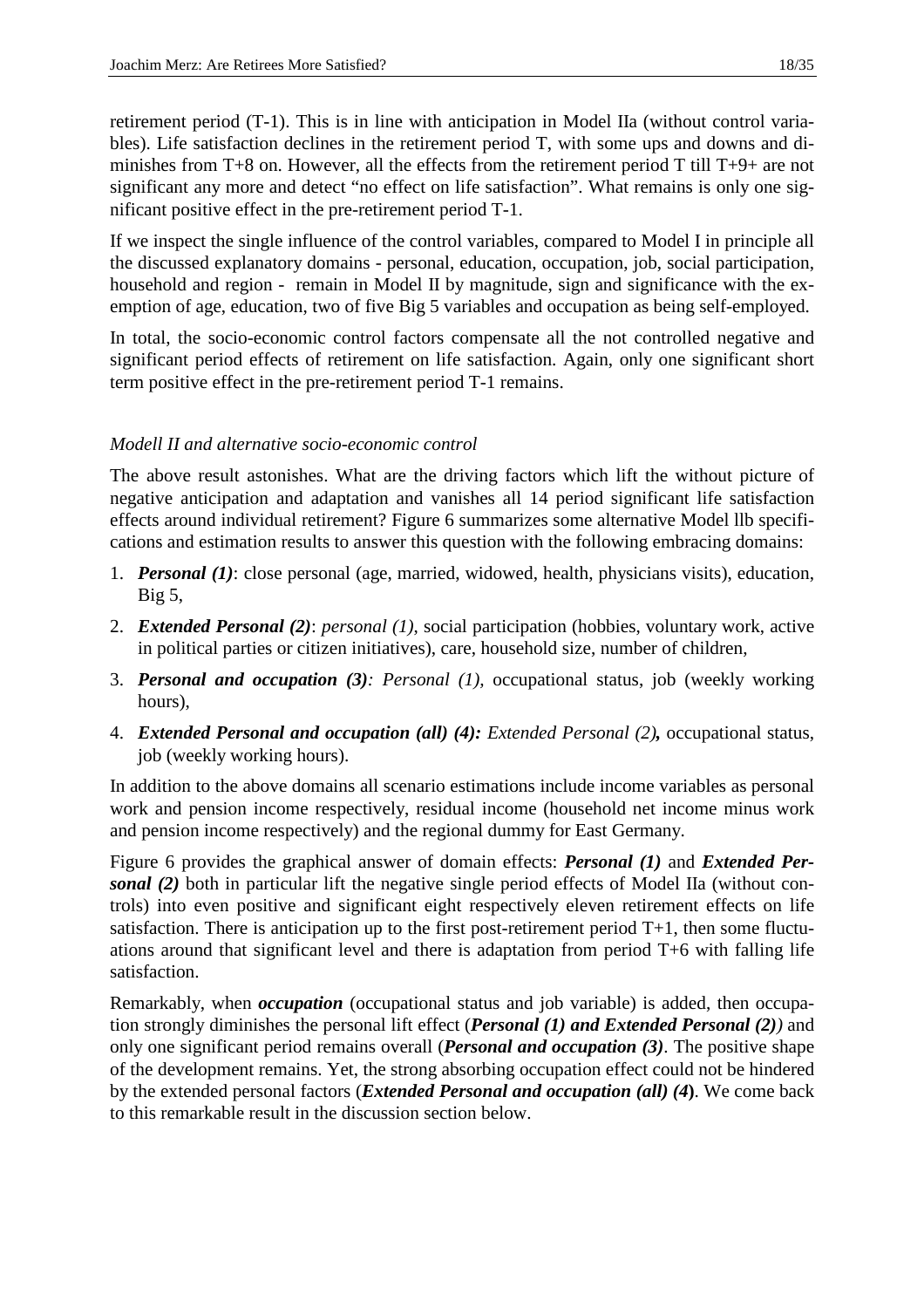

 Source: Fixed-effects regression Models IIa (without controls) and Model IIb (with controls), SOEP Socio-Economic Panel data 1985-2015; dots mark significant influence (with robust standard errors) with at least 10% significance.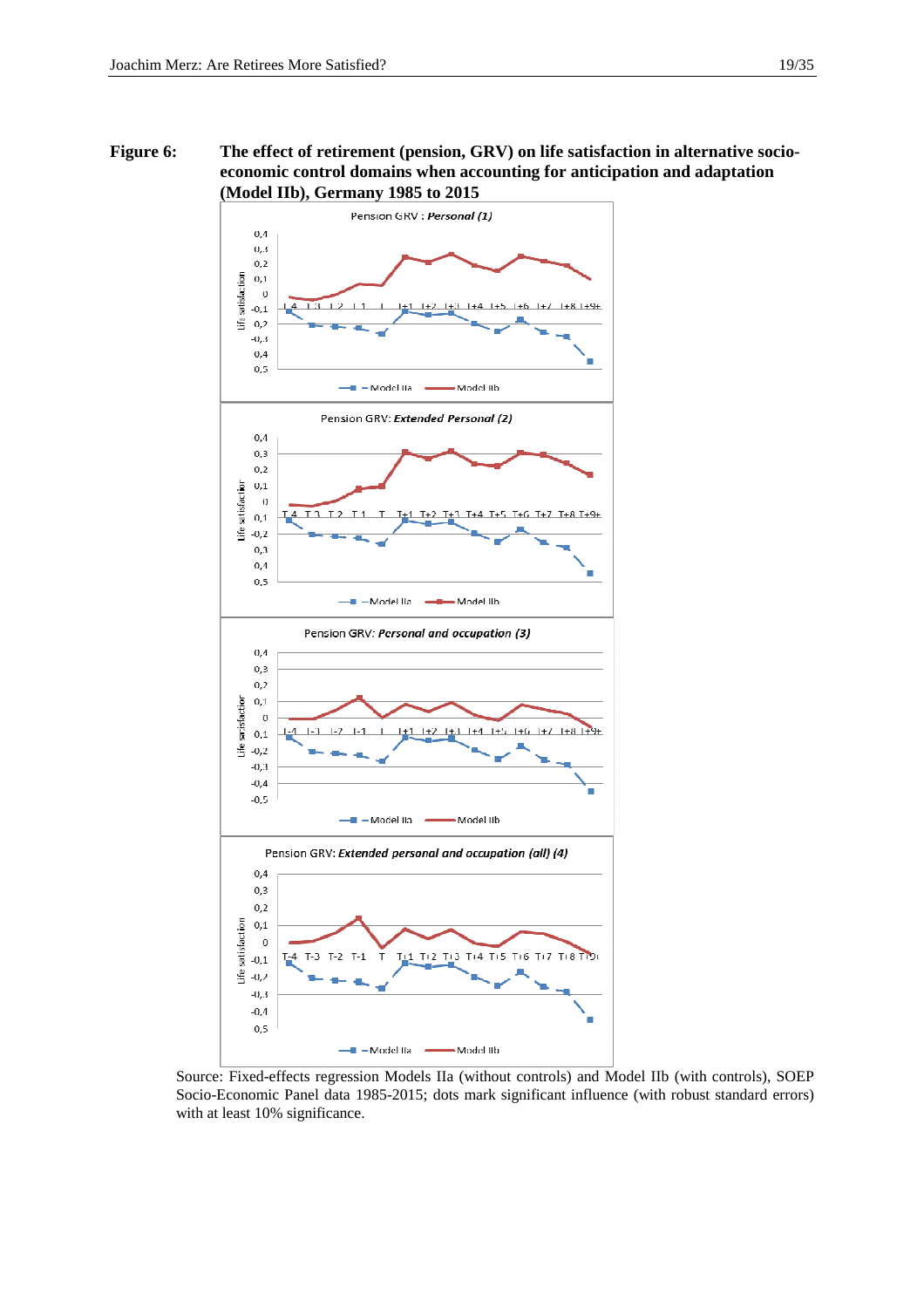All the above estimation results are based on fixed-effects regression model specifications which explicitly account for individual unobserved heterogeneity. An alternative formulation and estimation as a random-effects model (not shown), which can only generally account for heterogeneity through its variance, confirms the results found and indicates robustness of our results.

# *Retirement and civil service pension scheme*

We now discuss the results and question if civil service pensioners – compared to pensioners GRV – with their different background of work-life conditions and old age security systems in Germany differ in their retirement life satisfaction.

# *Description – Civil Service Pension and life satisfaction aggregated*

Whereas the majority of old age pensioners in Germany are insured by the above discussed German pension insurance (GRV) by far less retirees as civil servants are covered by the civil service pension scheme (as to our SOEP database (1985 till 2015) there are 94,967 pension and only 8,147 pension information with 8.1% (of both pensioner groups) being civil service pensioners 2015).

Surprisingly, in contrast to the pension (GRV) situation above: civil service pensioners on average (1985 till 2015) are significantly *more* satisfied than non-civil service pensioners (mean/std. deviation civil service pensioners: 7.543/1.839; non-civil service pen-sioners: 6.998/1.790). A simple explanation at hand will be the respective pension amounts which on average is considerable higher for civil service pensioners (2,201.87  $\epsilon$ /month) than for pensioners (GRV, 802.45  $\in$ /month).

With respect to the development of yearly average life satisfaction the aggregate picture of civil service pensioners (see Figures 7 and 8) is more erratic than that of the non-civil

#### **Figure 7: Average life satisfaction retired (with civil service pension) and non-retired (no civil service pension), Germany 1985 to 2015**

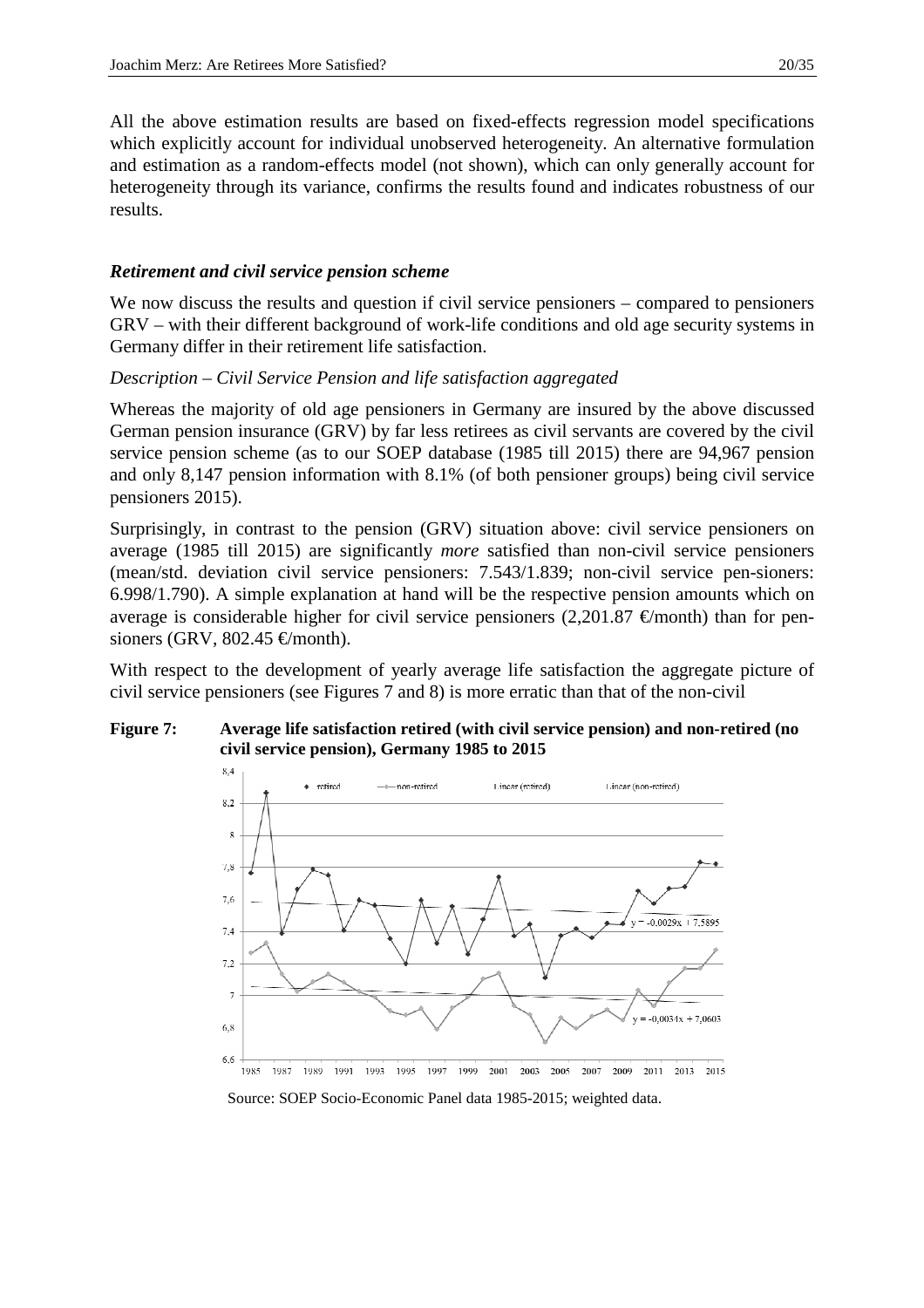#### **Figure 8: Difference of average life satisfaction between retired (with civil service pension) and non-retired (no civil service pension), Germany 1985 to 2015**



Source: SOEP Socio-Economic Panel data 1985-2015; weighted data.

service pensioners. Life satisfaction is growing for both groups since 2004 but here (compared to pension GRV) with no visible trend of growing differences.

Again, the financial and economic crisis 2007/2008 strucks the non civil service pensioners in particular.

Figure 9 shows average life satisfaction in the single pre- and after retirement periods for civil service pensioners. Compared to the pension GRV situation the picture is less definite. Yet, a certain anticipation effect followed by ups and downs after retirement and later on some adaptation is visible.



# **Figure 9 Average life satisfaction before and after retirement (civil service pension), Germany 1985 to 2015**

Source: SOEP Socio-Economic Panel data 1985-2015; weighted data.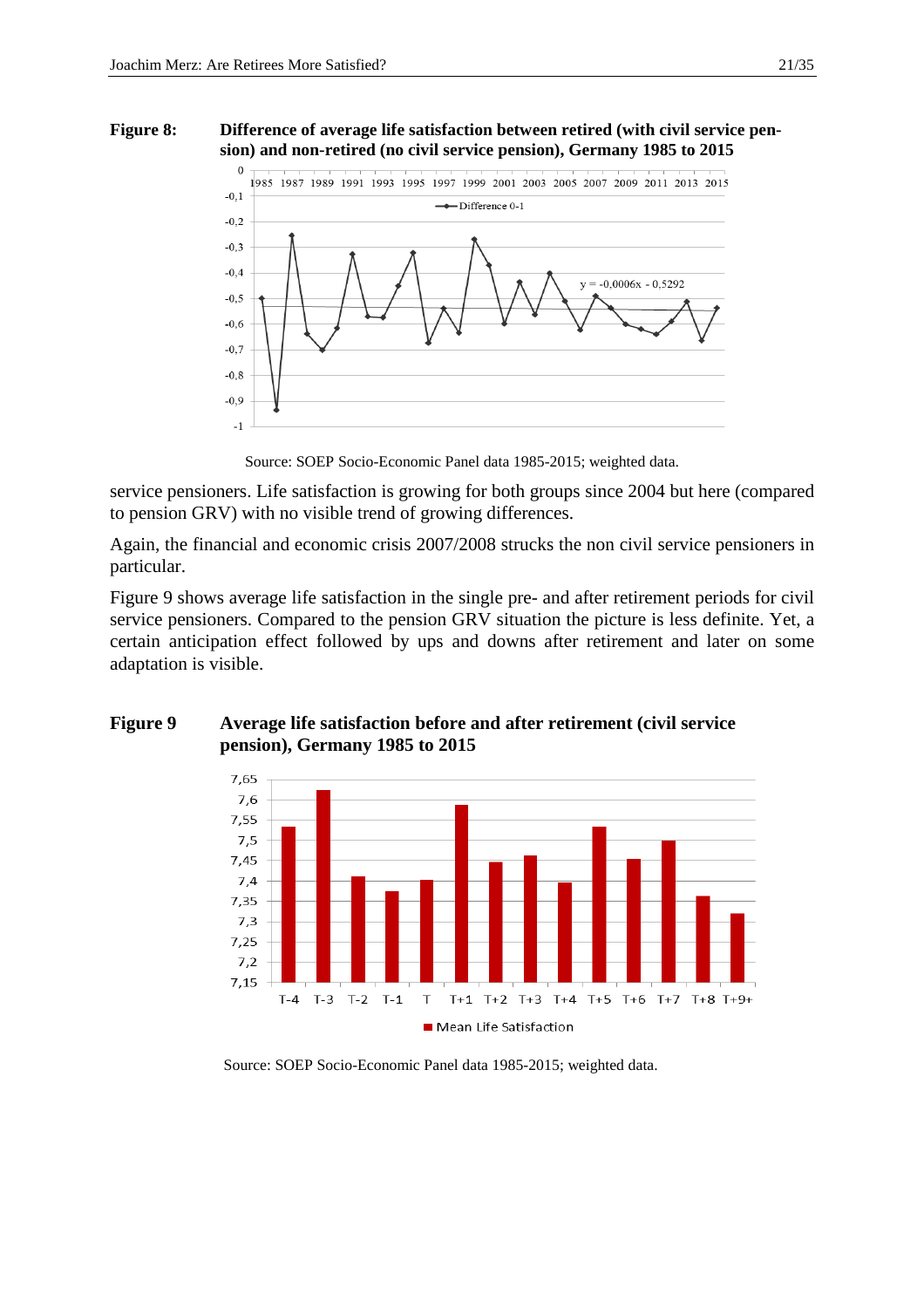#### *Civil service pension model results*

The model analysis for civil service pensioners is based on the same model specification without and with socio-economic controls as for the above pensioners (GRV) and again are estimated by fixed effects robust regression. The results are summarized in Figure 10 and Table 3.

Surprisingly, neither without nor with control all single pre-retirement and post-retirement indicators are significant different to zero (Models IIa and IIb). The only one exemption in Model IIa: the negative significant  $T+9+$  coefficient which indicates a furthermore fall in life satisfaction (Modell Ib). This long run life satisfaction indicator is also the reason for the low significant negative all over coefficient in Model Ia.

Thus, no significant anticipation and no distinct adaptation (but with falling life satisfaction in the long run T+9+ in Model IIa) has to be recorded for civil service pensioners in Germany 1985 till 2015.

Table 3 (Appendix) shows the influence of the socio-economic control factors in the estimation of life satisfaction. As to the sign as well as to the significance of the estimated coefficients the picture is widely similar to that of explaining pension GRV. However, whereas in the pension GRV estimates the pension GRV amount was significant in (non-linear) rising life satisfaction (Model IIb), civil service pension amount is not significant. The general higher pension amount of civil service pensioners might be an explanation.

#### **Figure 10: The effect of retirement (civil service pension) on life satisfaction in fixed-effects regression models with and without accounting for anticipation and adaptation, Germany 1985 to 2015**



 Source: Results of fixed-effects regression Models Ia,b and IIa,b with SOEP Socio-Economic Panel data 1985-2015; 95% confidence intervals (robust standard errors); detailed regression results can be found in Table 3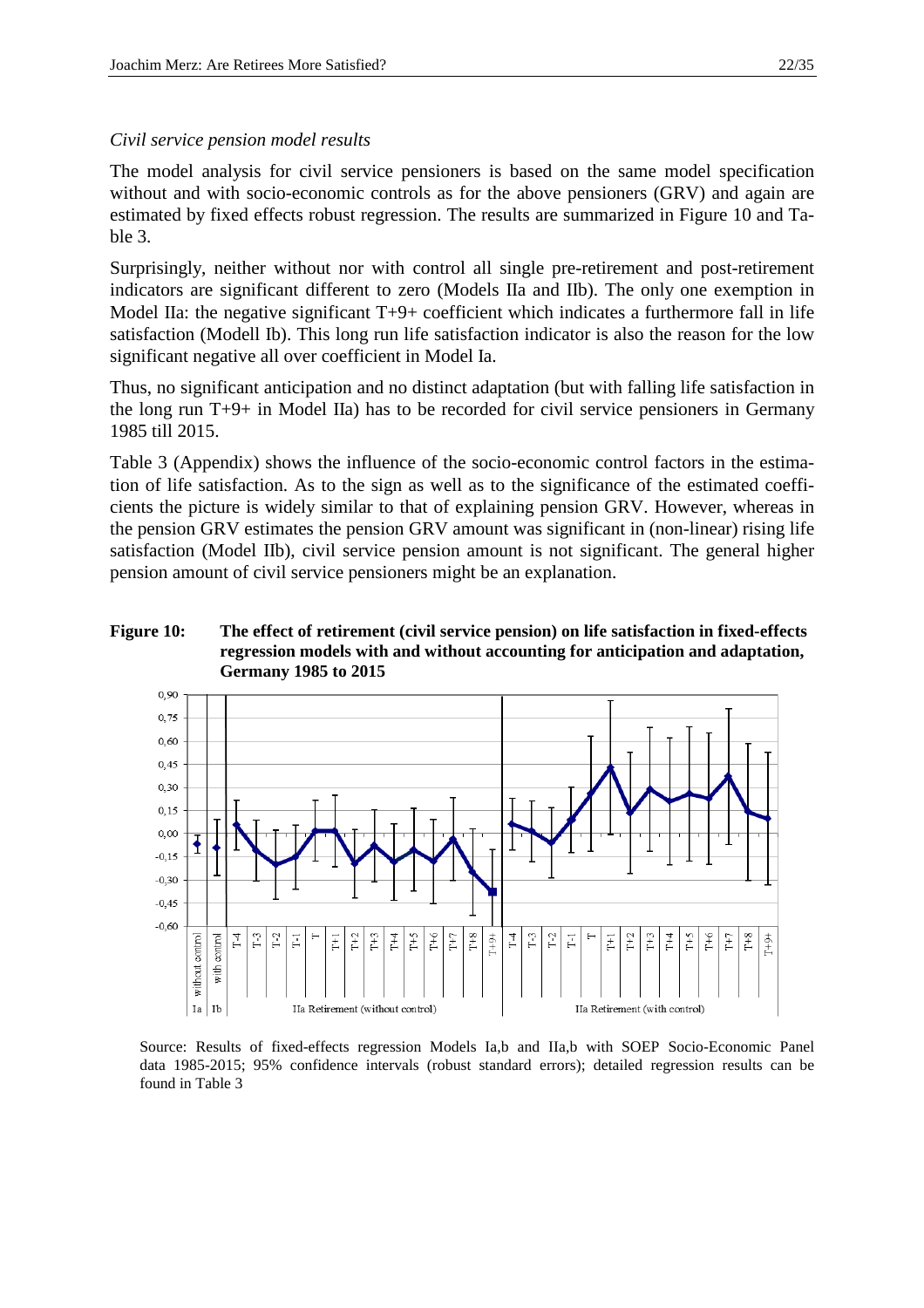# *Civil service pension Modell II and alternative socio-economic control*

The question arises if single control domains are responsible for this no-effect result in a similar manner as to the pension GRV situation?

With the above discussed domains Figure 11 provides the results of some alternative Model llb specifications and its estimates to answer this question for civil service pensioners.

*Personal (1)* and *Extended Personal (2)* both in particular lift the non-significant single period effects of Model IIa (without controls) into even positive and significant eight respectively ten retirement effects on life satisfaction. There is anticipation up to the first post-retirement period T+1, then some fluctuations around that significant level and there is adaptation from period T+6 with falling life satisfaction.

Again remarkably, when occupation is added, then occupation strongly diminishes the personal lift effect (*Personal (1) and Extended Personal (2))* and *no* significant ex-post period remains overall (*Personal and occupation (3)*. The general positive shape of the development remains. Yet, the strong absorbing occupation effect could not be hindered by the extended personal factors (*Extended Personal and occupation (all) (4***)**.

Thus, the inclusion of different socio-economic control domains act in the same manner for both pension systems, pension GRV and civil service pension: the individual *occupational* background absorbs (almost) all positive furthermore significant individual socio-economic effects of retirement on life satisfaction.

# 5 Discussion, summary and outlook

The present study examines the influence of an individual's retirement on general life satisfaction. A potentially comprehensive reorientation of an individual's life after the end of a phase of gainful employment might lead to changes in his or her subjectively perceived current life satisfaction.

Alongside the question of the general retirement effect on life satisfaction, this study examines in particular the importance of anticipation and adaptation effects on life satisfaction in the years before (four years) and after retirement (in detail nine years and longer). With a fixedeffects panel model and robust estimation we quantify, in addition to the general retirement effect (models Ia and IIa), the influence of socio-economic control variables in relation to the general retirement, anticipation, and adaptation effects (Models Ib and IIb). The dataset is the individual longitudinal information of the Socio- Economic Panel from 1985 to 2015 with 31 waves (out of the actual 33 waves 1984 till 2016).

Overall, the panel analysis that includes individual current life satisfaction over a period of 31 years has led to new results that had not previously been detected:

## *Key finding results without socio-economic controls*

The very global average descriptive 31 years perspective 1985 till 2015 shows that pensioners (GRV) are less satisfied than non-pensioners (GRV). Our more detailed microeconometric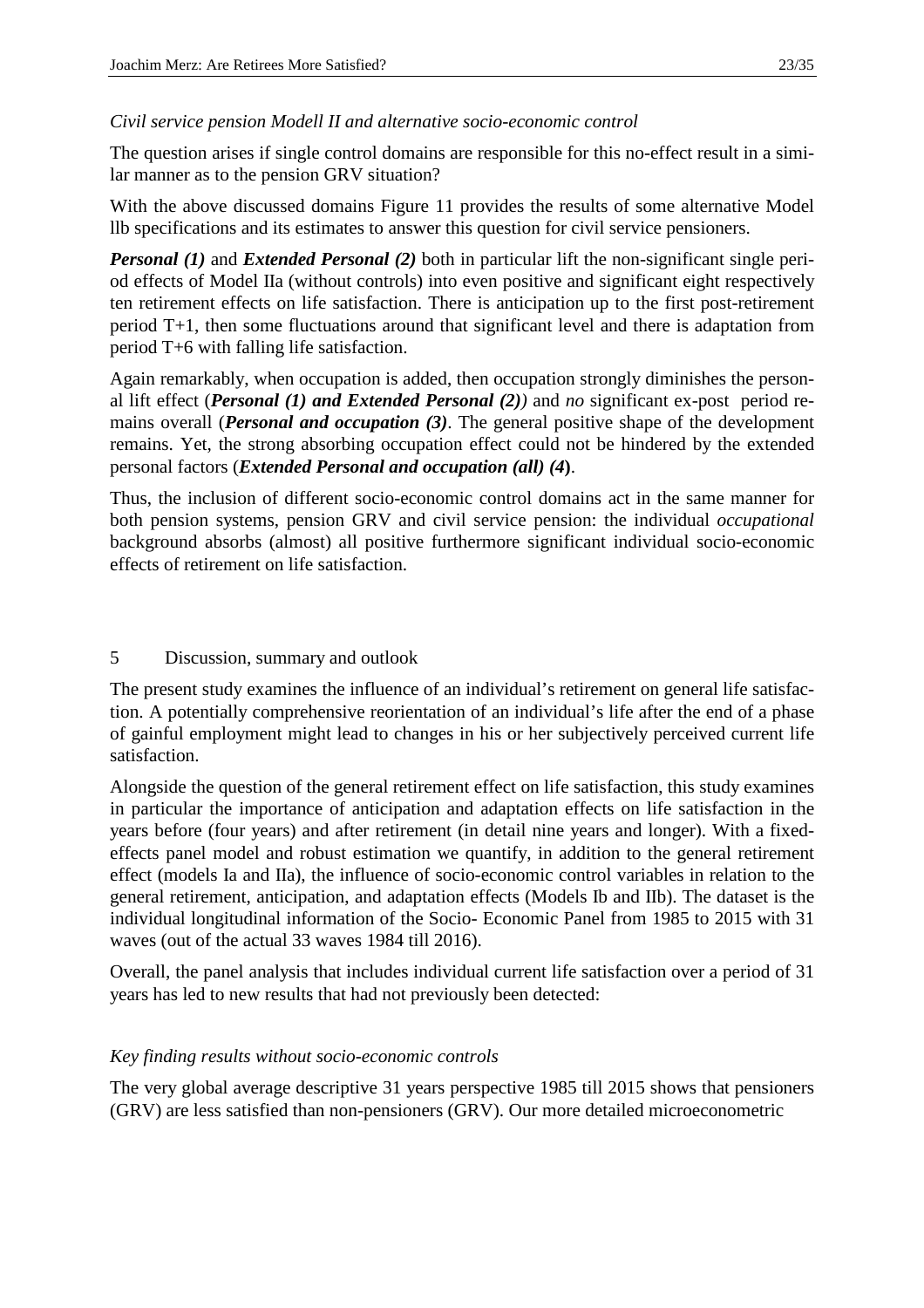

 Source: Fixed-effects regression Models IIa (without controls) and Model IIb (with controls), SOEP Socio-Economic Panel data 1985-2015; dots mark significant influence (with robust standard errors) with at least 10% significance.

*occupational* background absorbs (almost) all positive furthermore significant individual socio-economic effects of retirement on life satisfaction.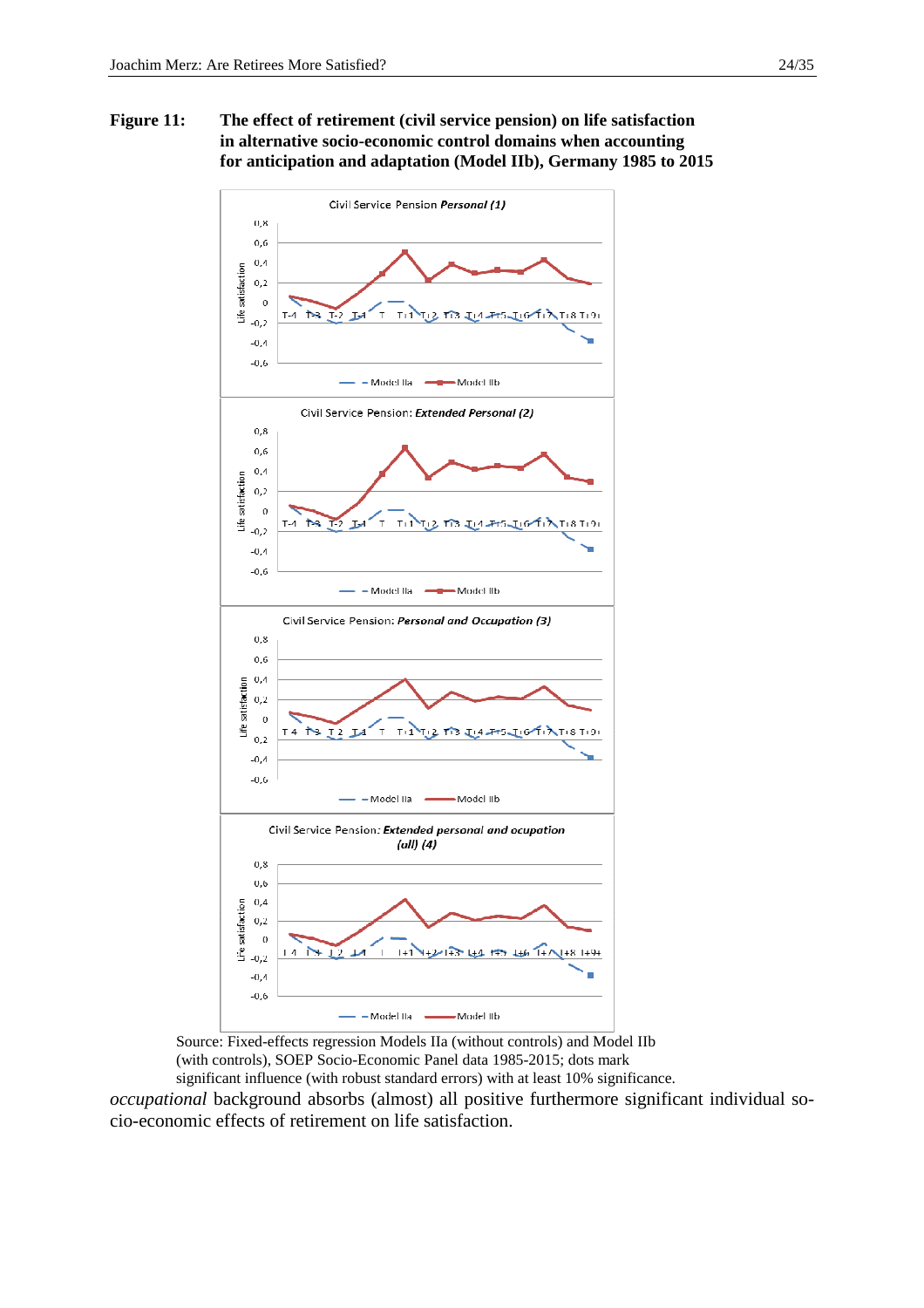analysis as well refutes the thesis that retirement increases life satisfaction over the long term. Yet, there is a strong general negative retirement impact shown by Model Ia (only one retirement dummy) and Model IIa (pre- and post-retirement dummies of anticipation and adaptation) for pensioners (GRV). Though negative, this is not as strong for civil service pensioners in general (Model Ia) and no more significant in Model IIa for them.

# *Key finding results with socio-economic controls*

Surprisingly, once socio-economic controls are incorporated in the model specifications the negative retirement life satisfaction effect is absorbed in the individual 4 pre- and 9+ postretirement periods. This holds both for pensioners (GRV) as well as for civil service pensioners.

When a wide range of socio-economic variables is respected in alternative model specifications, which describes the individual *personal* living conditions, and bundled in

*Personal (1)*: close personal (age, married, widowed, health, physicians visits), education, Big 5,

*Extended Personal (2)*: *personal (1)*, hobbies, voluntary work, in political parties or citizen initiatives; care, household size, number of children,

an *anticipation effect* is evident with growing satisfaction till the first post-retirement period which suggests a positive expectation of a "better life" when retired. Then there is a *6 periods phase of satisfied living* roughly around that first post-retirement period level of satisfaction. Then, *after 6 periods* an *adaptation process starts* with the tendency to furthermore falling satisfaction.

However, the significance of personal characteristic effects vanishes when the (former) occupational situation enter the socio-economic controls with

*Personal and occupation (3): Personal (1),* occupational status, job (weekly working hours),

*Extended Personal and occupation (all) (4): Extended Personal (2),* occupational status, job (weekly working hours).

The inclusion of different socio-economic control domains act in the same manner for both pension groups, pension GRV and civil service pension: the individual *occupational background* absorbs (almost) all positive significant individual socio-economic effects of retirement on life satisfaction, a remarkable result.

But beyond this joint result there are differences: firstly, in the global descriptive figure, where pensioners (GRV) are *less* but civil service pensioners are *more* satisfied than their respective counterparts; secondly, in the shorter term around the retirement period, single pre- and postretirement anticipation and adaptation processes captured by respective dummies only (Modell IIa) are significant for pensioners (GRV, negative coefficients) but no more significant for civil service pensioners.

Since our study explicitly respects shorter and mid termed effects than global termed retirement effects and is based on a large set of individual panel data with 31 years of individual reported information, our results can hardly be compared to other empirical studies with other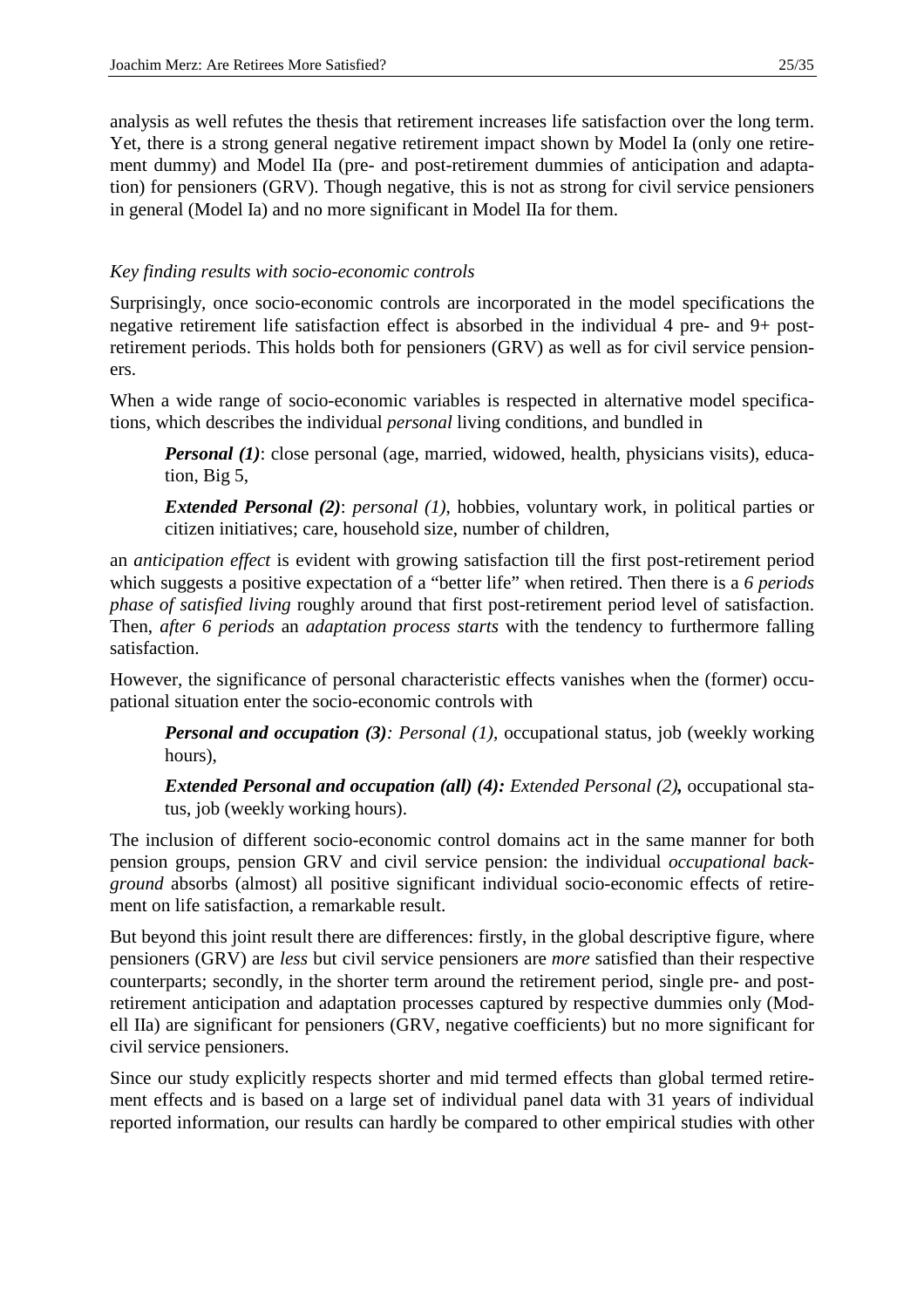or more restricted data bases. But, to a certain extent, the study by Horner 2014 could be drawn on. She finds that in the time surrounding retirement, people experience a large improvement in their subjective well-being, and, that a few years after retirement, subjective well-being declines rapidly with a later neutral effect in terms of subjective well-being (Horner 2014, 141).

# *Anticipation and adaptation*

With respect to *anticipation* we find a significant positive pre-retirement period effect with socio-economic controls to T-1 as well as without controls to T. The positive anticipation is like a honeymoon effect expecting the paradise without working any more (Atchley (1976) and confirm the scenario in the introduction.

With respect to *adaptation* (see our introduction and Clark 2018), pension GRV retirement and life satisfaction adaptation is significant straight after the pre-retirement-period improvement with a later neutral effect; a result similar to the above mentioned Horner 2014 study for 14 Western European countries, the United Kingdom and the USA. Socio-economic controls (in particular (former) occupational circumstances) drive the ex-post retirement neutral situation whereas socio-economic controls without occupation shows later adaptation starting T+6. Without socio-economic controls all (ex-ante and) ex-post retirement period effects are negative and significant and adaptation is visible in a longer perspective (more than 6 Periods after retirement).

There is no significant anticipation and adaptation for civil service pensioners neither with nor without controls.

Thus, the believe in a positive effect of retirement on life satisfaction in general can result in an erroneous conclusion and is misleading if not short and middle term pre- and postretirement circumstances are considered.

The general result: Though the individual and family situation lift life satisfaction after retirement for many years, the (former) occupational situation, however, absorbs this effect both for pensioners and civil service pensioners. It remains only one period of improvement with close anticipation and adaptation at entering retirement but no furthermore significant change compared to pre-retirement life satisfaction. This holds for pensioners (German pension insurance, GRV) but there is no significant effect at all for civil service pensioners.

In all, our results offer the following narrative: it is the individual's personal and family life situation, social participation with its personal traits behind, its experience and expectations which overcomes a pure retirement effect. Though many personal circumstances even increases life satisfaction for some periods, yet the (former) work life conditions and experience in particular seems to be the constitutive dimension, so that all in all the positive effect vanishes. So it seems that work life for many is the (only) center of life which is structuring the living conditions at all. Retirement then will tear the anchor and sense of life so far. So, the lesson from this study will be: the more you could be free from the (former) job circumstances the more satisfied you will be when retired.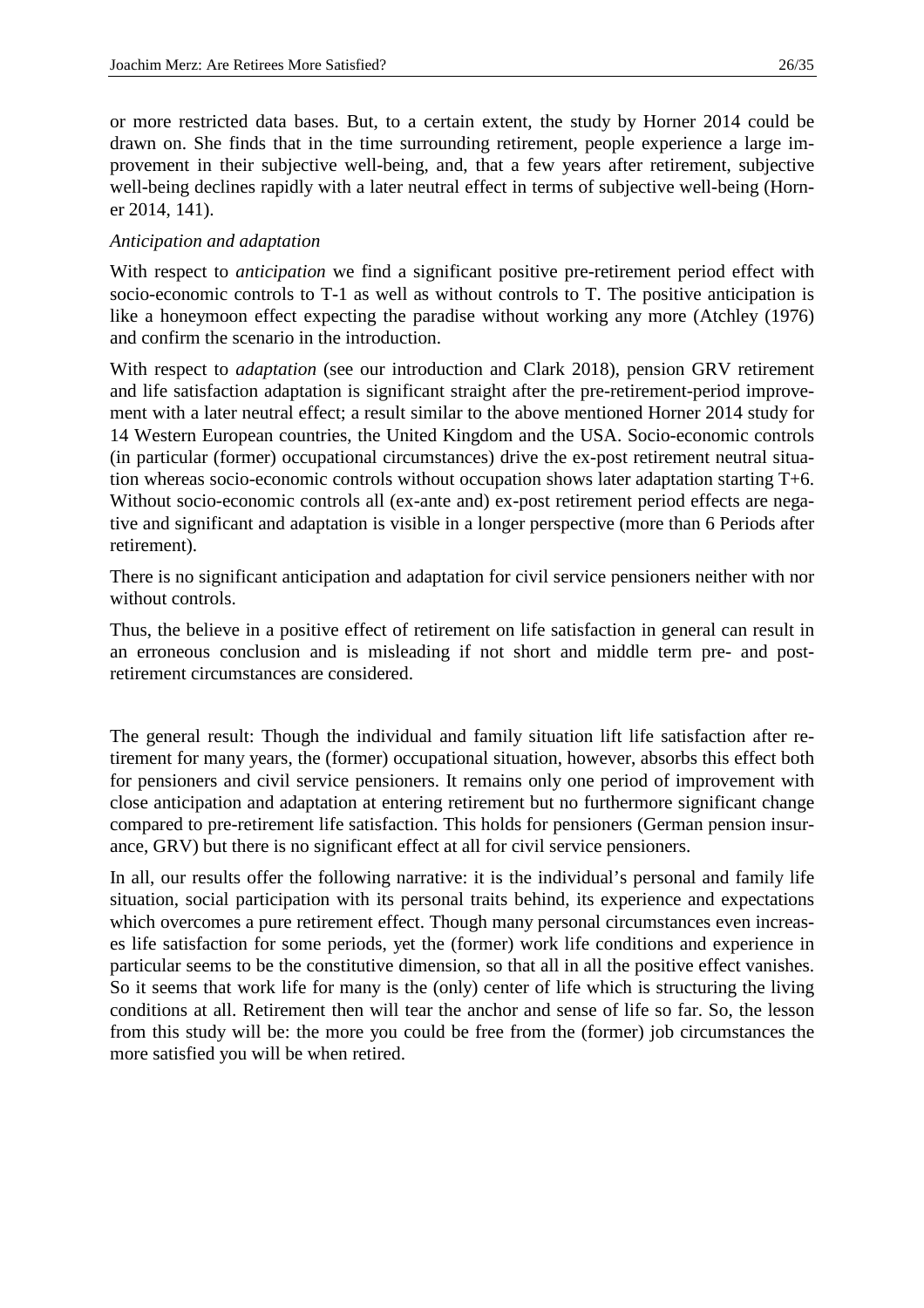| $\mathbf{r}$<br><b>Variable</b> | <b>Definition</b>                                                          |
|---------------------------------|----------------------------------------------------------------------------|
|                                 |                                                                            |
| DEPENDENT VARIABLE              |                                                                            |
| Current life satisfaction       | 11-point scale: 0=completely dissatisfied, 10=completely satisfied         |
| <b>RETIREMENT</b>               |                                                                            |
| Retirement                      | Dummy (0=Not retired, 1=Retired; Retirement=Receipt of pension benefits)   |
| Retirement T-4                  | Dummy; Upcoming retirement in 4-5 years                                    |
| Retirement T-3                  | Dummy; Upcoming retirement in 3-4 years                                    |
| Retirement T-2                  | Dummy; Upcoming retirement in 2-3 years                                    |
| Retirement T-1                  | Dummy; Upcoming retirement in 1-2 years                                    |
| Retirement T                    | Dummy; Retirement began during the last year                               |
| Retirement T+1                  | Dummy; Retirement began 1-2 years ago and still retired                    |
| Retirement T+2                  | Dummy; Retirement began 2-3 years ago and still retired                    |
| Retirement $T+3$                | Dummy; Retirement began 3-4 years ago and still retired                    |
| Retirement T+4                  | Dummy; Retirement began 4-5 years ago and still retired                    |
| Retirement T+5                  | Dummy; Retirement began 5-6 years ago and still retired                    |
| Retirement T+6                  | Dummy; Retirement began 6-7 years ago and still retired                    |
| Retirement T+7                  | Dummy; Retirement began 7-8 years ago and still retired                    |
| Retirement T+8                  | Dummy; Retirement began 8-9 years ago and still retired                    |
| Retirement T+9+                 | Dummy; Retirement began over 9 years ago and still retired                 |
| PERSONAL DATA                   |                                                                            |
| Age                             | Age in years                                                               |
| Age <sup>2</sup>                | Age in years <sup>2</sup>                                                  |
| Married                         | Dummy $(0=no, 1=yes)$                                                      |
| Widowed                         | Dummy (0=no, 1=yes)                                                        |
| Health                          | Current state of health $1 = \text{very good}, 5 = \text{poor}$            |
| Physician visits                | Number of visits of all physicians within the last three months            |
| Education                       | Years of school                                                            |
| Big 5: Openness                 | Openness (three variables mean) 1=does not apply, 7=applies fully          |
| Big 5: Conscientiousness        | Conscientiousness (three variables mean) 1=does not apply, 7=applies fully |
| Big 5: Extraversion             | Extraversion (three variables mean) 1=does not apply, 7=applies fully      |
| Big 5: Agreeableness            | Agreeableness (three variables mean) 1=does not apply, 7=applies fully     |
| Big 5: Neuroticism              | Neuroticism (three variables mean) 1=does not apply, 7=applies fully       |
| <b>OCCUPATION</b>               |                                                                            |
| Freelancer (Liberal profession) | Dummy $(0=no, 1=yes)$                                                      |
| Entrepreneur                    | Dummy (0=no, 1=yes)                                                        |
| Blue collar worker              | Dummy $(0=no, 1=yes)$                                                      |
| White collar worker             | Dummy $(0=no, 1=yes)$                                                      |
| Civil servant (Beamter)         | Dummy $(0=no, 1=yes)$                                                      |
| Unemployed (registered)         | Dummy $(0=no, 1=yes)$                                                      |
| <b>JOB</b>                      |                                                                            |
| Working hours                   | Actual weekly working hours                                                |
| Working time <sup>2</sup>       | Working hours <sup>2</sup>                                                 |
| Earned income                   | Personal net earned income, monthly                                        |
| Earned income <sup>2</sup>      | Earned income <sup>2</sup>                                                 |
| SOCIAL PARTICIPATION            |                                                                            |
| Hobbies                         | Hours a normal day, normally)                                              |
| Volunteer/Political             | Active as a volunteer or political active $(0=no,1=yes)$                   |
| <b>HOUSEHOLD</b>                |                                                                            |
| Care                            | Nursing care of those in need within the household $(0=no, 1=yes)$         |
| Household size                  | Household size                                                             |
| No. of children                 | Total number of children (<19 years old)                                   |
| Residual income                 | Household net income – personal earned income – pension income             |
| Residual income <sup>2</sup>    | Residual income <sup>2</sup>                                               |

# Appendix 1: Variables and Definitions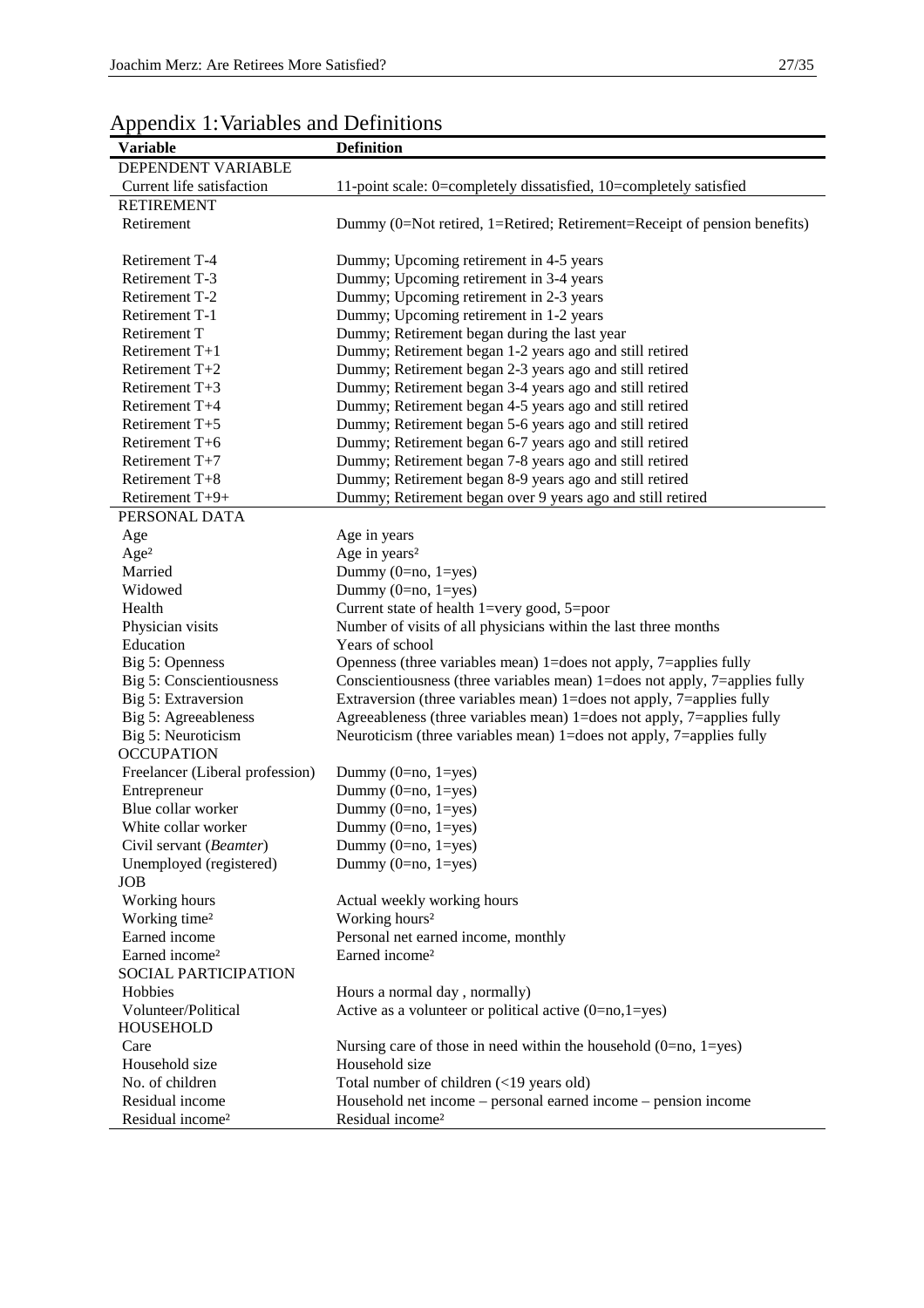REGION

East Germany (0=old federal states (west), 1=new federal states (east))

Source: Own compilation from the variables in the Socio-Economic Panel (long version) 1984-2016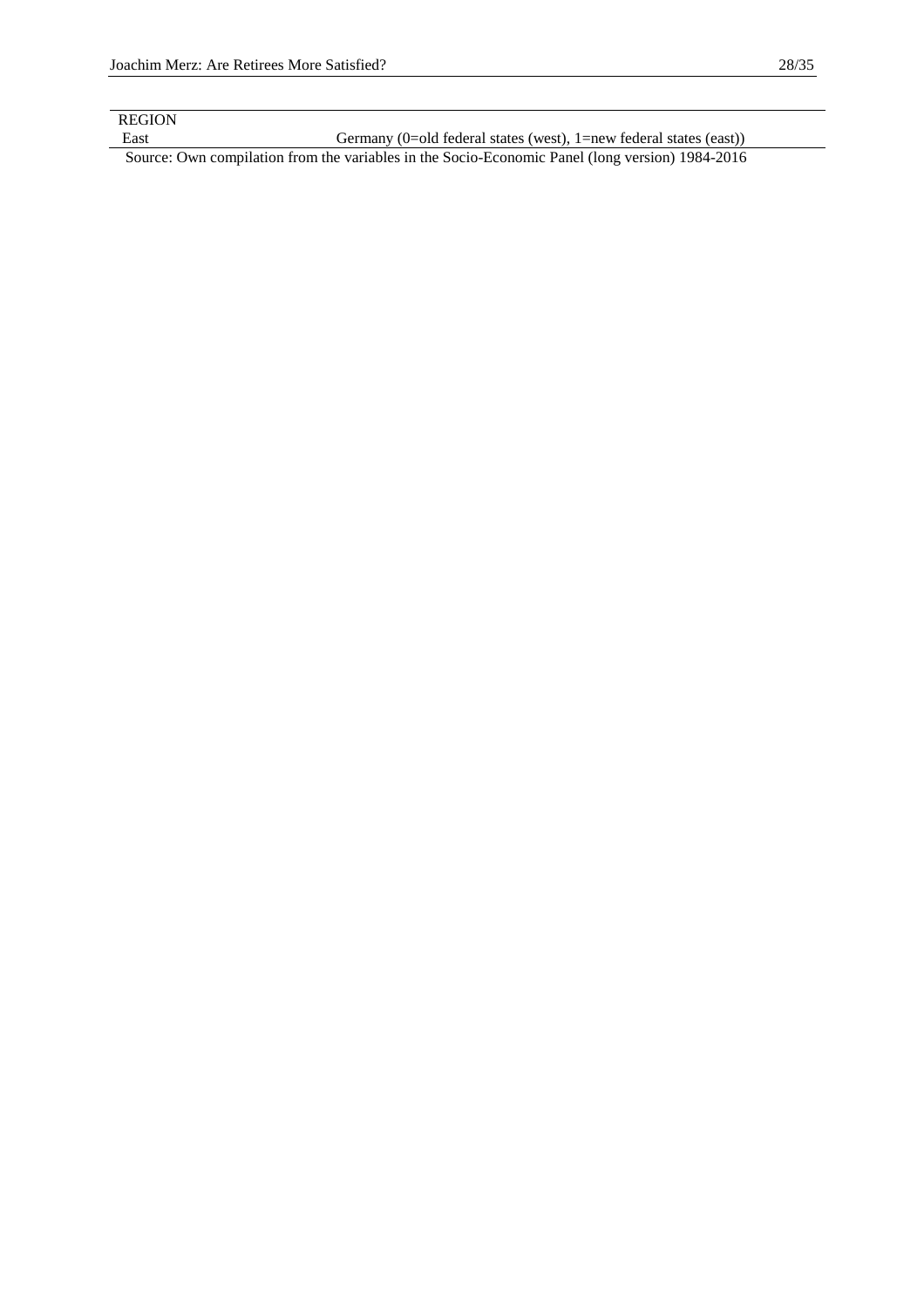# **Appendix Table 3: The effect of retirement (civil service pension) on life satisfaction in fixed-effects regression models with and with out accounting for anticipation and adaptation – Regression results, Germany 1985 to 2015**

|                          | Model Ia    |         | <b>Model Ib</b> |         | <b>Model IIa</b> |         | <b>Model IIb</b> |         |
|--------------------------|-------------|---------|-----------------|---------|------------------|---------|------------------|---------|
|                          | coefficient | p-value | coefficient     | p-value | coefficient      | p-value | coefficient      | p-value |
| <b>Life satisfaction</b> |             |         |                 |         |                  |         |                  |         |
| <b>RETIREMENT</b>        |             |         |                 |         |                  |         |                  |         |
| Retirement               | $-0.0670+$  | 0.067   | $-0.0902$       | 0.413   |                  |         |                  |         |
| Retirement T-4           |             |         |                 |         | 0.0571           | 0.563   | 0.0625           | 0.538   |
| Retirement T-3           |             |         |                 |         | $-0.109$         | 0.369   | 0.0161           | 0.894   |
| Retirement T-2           |             |         |                 |         | $-0.200$         | 0.144   | $-0.0600$        | 0.665   |
| Retirement T-1           |             |         |                 |         | $-0.150$         | 0.234   | 0.0905           | 0.484   |
| <b>Retirement T</b>      |             |         |                 |         | 0.0198           | 0.869   | 0.258            | 0.255   |
| Retirement $T+1$         |             |         |                 |         | 0.0183           | 0.897   | 0.431            | 0.102   |
| Retirement $T+2$         |             |         |                 |         | $-0.194$         | 0.152   | 0.134            | 0.575   |
| Retirement $T+3$         |             |         |                 |         | $-0.0761$        | 0.592   | 0.289            | 0.237   |
| Retirement T+4           |             |         |                 |         | $-0.183$         | 0.225   | 0.211            | 0.400   |
| Retirement T+5           |             |         |                 |         | $-0.103$         | 0.529   | 0.258            | 0.329   |
| Retirement T+6           |             |         |                 |         | $-0.179$         | 0.282   | 0.228            | 0.378   |
| Retirement $T+7$         |             |         |                 |         | $-0.0337$        | 0.836   | 0.371            | 0.165   |
| Retirement T+8           |             |         |                 |         | $-0.250$         | 0.143   | 0.141            | 0.599   |
| Retirement T+9+          |             |         |                 |         | $-0.377*$        | 0.024   | 0.0982           | 0.707   |
| PERSONAL DATA            |             |         |                 |         |                  |         |                  |         |
| Age                      |             |         | $-0.0497***$    | 0.000   |                  |         | $-0.0268$        | 0.422   |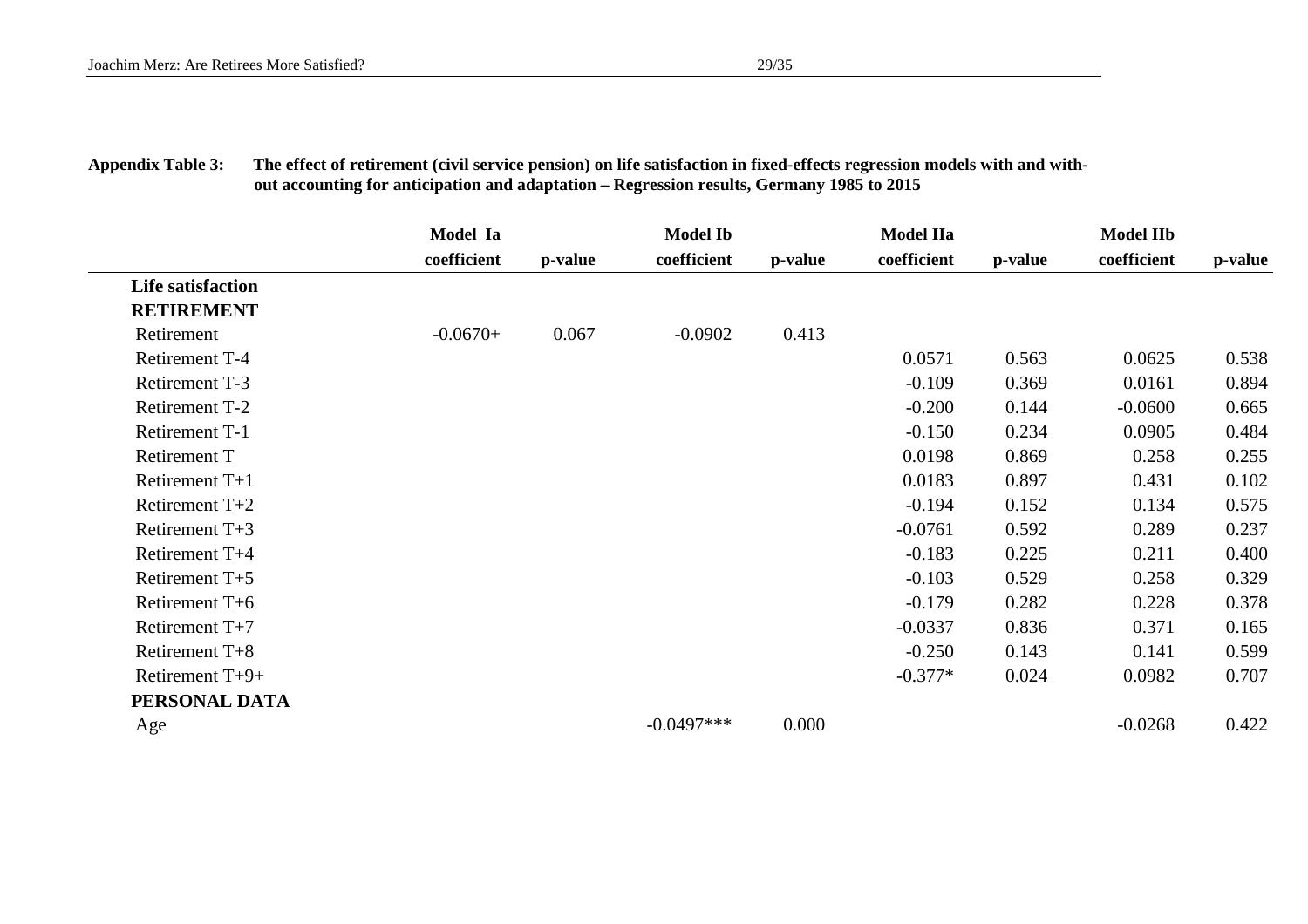| Age <sup>2</sup>                 | 0.00418         | 0.466 | $-0.0131$      | 0.392 |
|----------------------------------|-----------------|-------|----------------|-------|
| Married                          | $0.0988***$     | 0.000 | $0.0751*$      | 0.024 |
| Widowed                          | $-0.218***$     | 0.000 | $-0.324***$    | 0.000 |
| Health                           | $-0.483***$     | 0.000 | $-0.473***$    | 0.000 |
| Physicion visits                 | $-0.01000$ ***  | 0.000 | $-0.0127***$   | 0.000 |
| Education                        | $-0.643***$     | 0.000 | $-0.382$       | 0.394 |
| Education <sup>2</sup>           | $0.0236***$     | 0.000 | 0.0163         | 0.317 |
| Big 5: Openness                  | $-1.083***$     | 0.000 | $-0.580$       | 0.274 |
| Big 5: Conscientiousness         | $-0.517$        | 0.109 | $-1.765*$      | 0.029 |
| Big 5: Extraversion              | $0.808 +$       | 0.076 | $1.918+$       | 0.053 |
| Big 5: Agreeableness             | $-1.381***$     | 0.000 | $-0.783$       | 0.491 |
| Big 5: Neuroticism               | $-0.391+$       | 0.098 | $-0.294$       | 0.659 |
| <b>OCCUPATION</b>                |                 |       |                |       |
| Freelancer                       | $-0.0897*$      | 0.012 | $-0.126$       | 0.170 |
| Entrepreneur                     | $-0.0987***$    | 0.000 | $-0.109+$      | 0.083 |
| Blue collar worker               | $-0.0685***$    | 0.000 | $-0.0926*$     | 0.038 |
| White collar worker              | $-0.0810***$    | 0.000 | $-0.142**$     | 0.001 |
| Civil servant (Beamter)          | $-0.117**$      | 0.002 | $-0.159+$      | 0.083 |
| Unemployed (registered)          | $-0.582***$     | 0.000 | $-0.475***$    | 0.000 |
| <b>JOB</b>                       |                 |       |                |       |
| Working hours                    | $0.00469***$    | 0.000 | $0.00634**$    | 0.008 |
| Working hours <sup>2</sup> /100  | $-0.00820***$   | 0.000 | $-0.00851**$   | 0.007 |
| Earned income                    | $0.000126***$   | 0.000 | $0.000236***$  | 0.000 |
| Earned income <sup>2</sup> /1000 | $-0.00000106**$ | 0.010 | $-0.00000770+$ | 0.079 |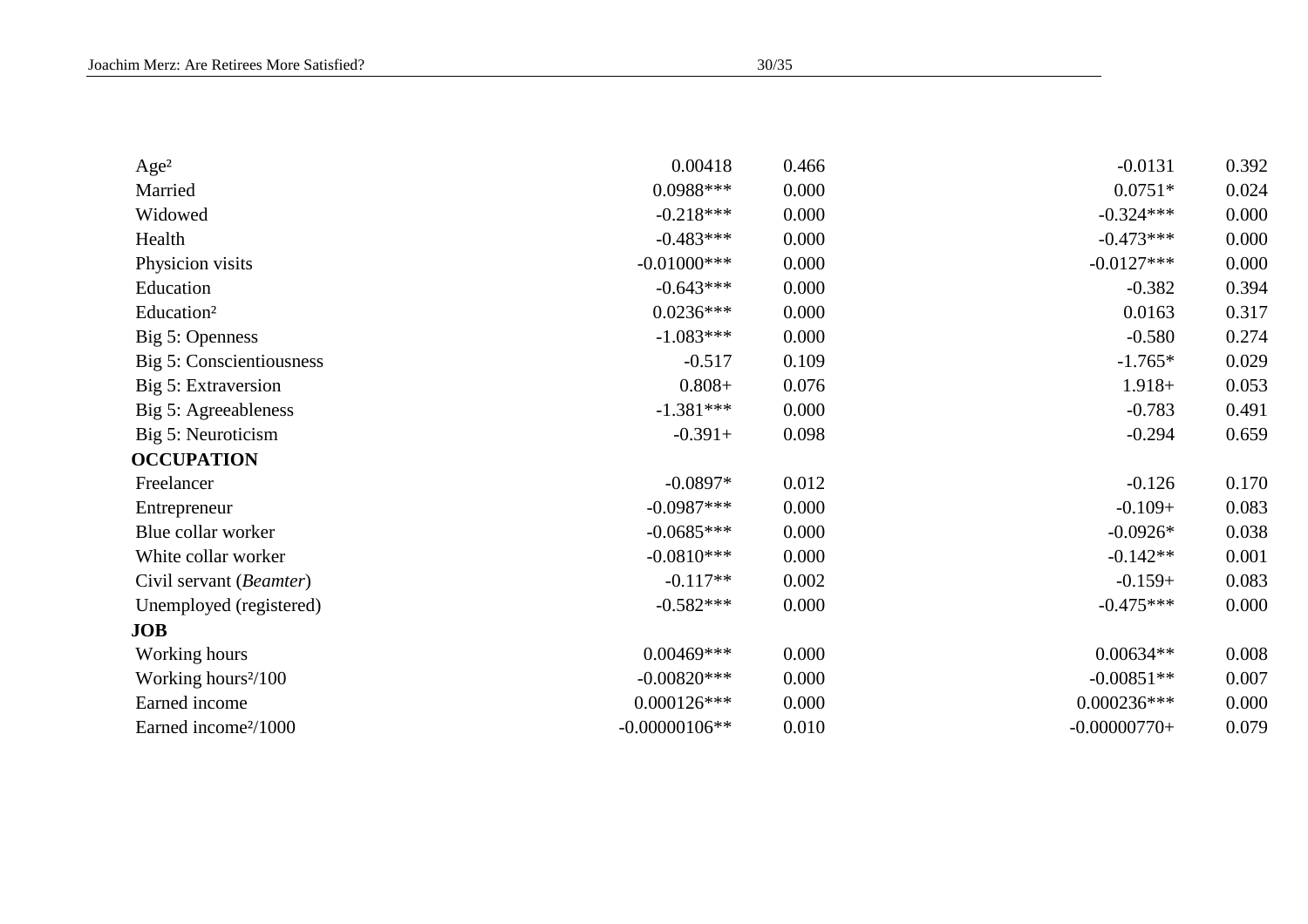| Pension amount                                |              |                 | $0.000180**$ | 0.010 |            |       | 0.0000928     | 0.509 |
|-----------------------------------------------|--------------|-----------------|--------------|-------|------------|-------|---------------|-------|
| Pension amount <sup>2</sup> /1000             |              | $-0.0000111$    |              |       |            |       | $-0.0000153$  | 0.501 |
| <b>SOCIAL PARICIPATION</b>                    |              |                 |              |       |            |       |               |       |
| Hobbies                                       |              |                 | $0.00655**$  | 0.001 |            |       | $0.0136***$   | 0.001 |
| Volunteer/Political                           |              |                 | 0.000288     | 0.973 |            |       | $-0.00373$    | 0.827 |
| <b>HOUSEHOLD / FAMILY</b>                     |              |                 |              |       |            |       |               |       |
| Care                                          |              |                 | $-0.442***$  | 0.000 |            |       | $-0.343***$   | 0.000 |
| Household size                                | $-0.0397***$ |                 |              | 0.000 |            |       | $-0.0427**$   | 0.002 |
| No. of Children $(\langle 19 \rangle)$ years) |              |                 | $0.0309***$  | 0.000 |            |       | $0.0493**$    | 0.002 |
| Residual income                               |              | $0.0000772***$  |              |       |            |       | $0.000111***$ | 0.000 |
| Residual income <sup>2</sup> /1000            |              | 0.000000422 *** |              | 0.000 |            |       | 0.00000467*** | 0.000 |
| <b>REGION</b>                                 |              |                 |              |       |            |       |               |       |
| East                                          |              |                 | $-0.0329$    | 0.420 |            |       | $0.161+$      | 0.064 |
| Constant                                      | $7.060***$   | 0.000           | 27.70        | 0.000 | $6.855***$ | 0.000 | $20.88+$      | 0.099 |
| R <sub>2</sub> within                         | 0.0000129    |                 | 0.0857       |       | 0.000246   |       | 0.0805        |       |
| F-Test                                        | $3.85+$      | 342.59***       |              |       | 1.29       |       | 66.36***      |       |
| avg. observations                             | 9.5          | 9.7             |              |       | 8.1        |       | 7.7           |       |
| max. observations                             | 31           | 22              |              |       | 18         |       | 17            |       |
| Persons/groups                                | 51038        |                 | 30704        |       | 11043      |       | 10362         |       |
| Observations                                  | 482764       |                 | 296817       |       | 89627      |       | 79551         |       |

Note: t statistics based on robust standard errors in parentheses;  $+$  p  $<$  0.10,  $*$  p  $<$  0.05,  $**$  p  $<$  0.01,  $***$  p  $<$  0.001

Source: Results of fixed-effects regression Models Ia,b and IIa,b with SOEP Socio-Economic Panel data 1985-2015.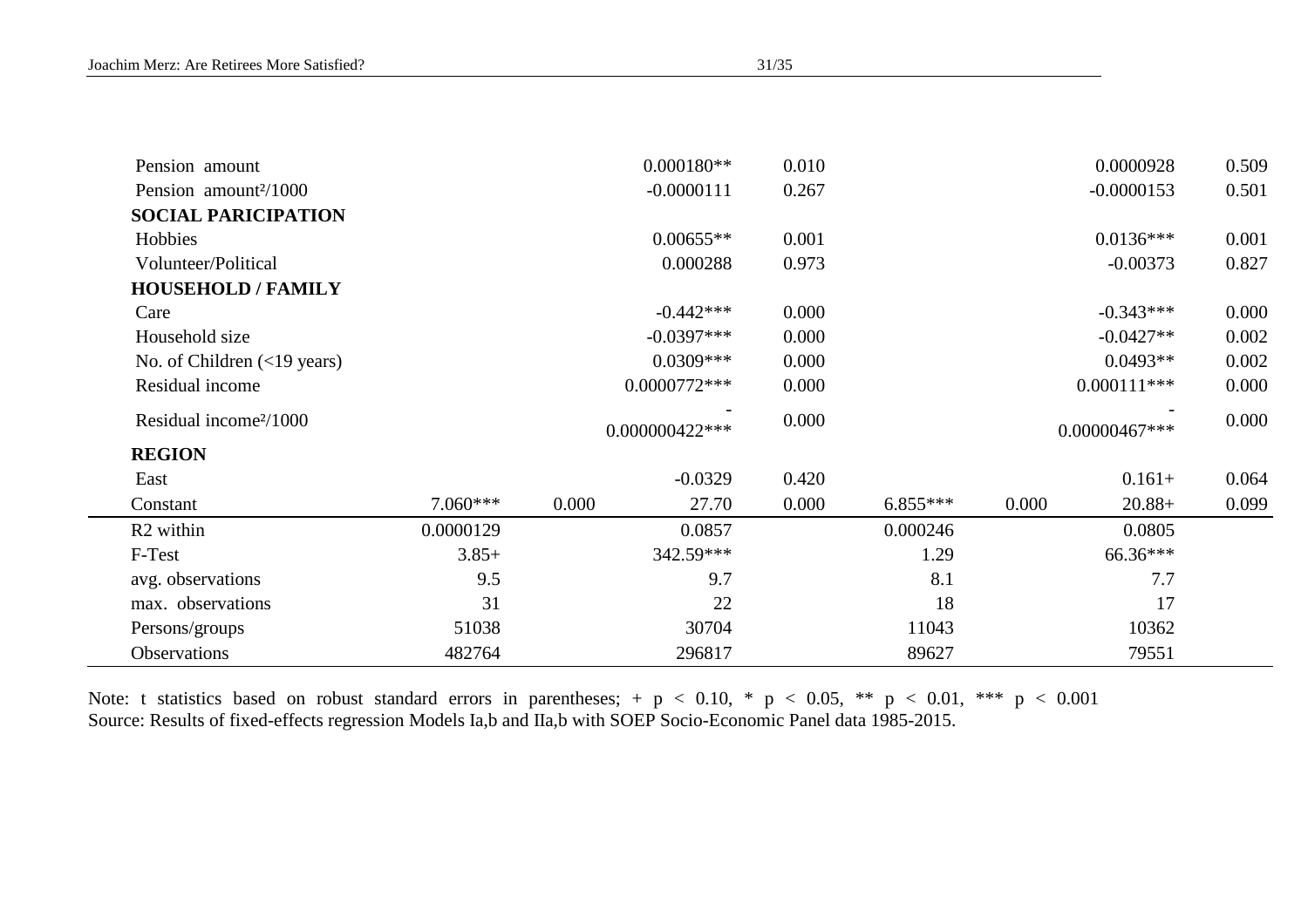# Literature

- Angrist, J.A./ J.St. Pischke (2009): Most Harmless Econometrics An Empiricist's Companion. Princeton University Press, Princeton, USA.
- Ashenfelter, O. (1978): Estimating the effect of training programs on earnings. In: The Review of Economics and Statistics, Vol. 60, 1, 47–57.
- Atchley, R. C. (1976): The sociology of retirement. New York: John Wiley and Sons.
- Baetschmann, G. (2012): Heterogeneity in the relationship between happiness and age: Evidence from the German Socio-Economic Panel, In: SOEP papers on Multidisciplinary Panel Data Research at DIW Berlin No. 472, Berlin.
- Beehr, T. A. (2006): The Process of Retirement. A Review and Recommendations for Future Investigation. In: Personnel Psychology: 39, 31-55.
- Bertoni, M./ G. Brunello (2014): Pappa Ante Portas: The Retired Husband Syndrome in Japan, IZA Discussion Paper No. 8350, Institute for the Study of Labor (IZA), Bonn, Germany
- Biswas-Diener, R. (2008): Material Wealth and Subjective Well-Being. In: Michael / Larsen/ Randy J. (Eds.) (2008): The Science of Subjective Well-Being. New York: The Guilford Press, 17- 43.
- Biswas-Diener, R./ Vitterso, J./ Diener, E. (2006): Most people are happy, but there is cultural variation. The Inghuit, the Amish and the Maasai. In: Journal of Happiness Studies, 6, 205-226.
- Börsch-Supan, A./ Jurges, H. (2006): Early retirement, social security and well-being in Germany. In:<br>NBER Working Paper. No. 12303. URL: http://www.nber.org/-NBER Working Paper, No. 12303. URL: http://www.nber.org/ papers/w12303.pdf?new\_window=1.
- Brickman, P./ Campbell, D.T. (1971): Hedonic relativism and planning the good society. In: Appley, M. (1971): Adaptation level theory - A symposium, New York: Academic Press, 287–302.
- Bundesinstitut für Bevölkerungsforschung (2014): Lebenserwartung bei Geburt in Deutschland nach Geschlecht, Sterbetafel 1871/1881 bis 2009/2011. URL: http://goo.gl/fQQ6am. (zuletzt abgerufen am 10.06.2014).
- Calasanti, T.M. (1996): Gender and Life Satisfaction in Retirement: An Assessment of the Male Model, In: Journal of Gerontology: SOCIAL SCIENCES, Vol. 51B, No. I, 18-29.
- Calvo, E. / Haverstick, K. / Sass, S. A. (2009): Gradual Retirement, Sense of Control, and Retirees' Happiness. In: Research on Aging: Vol. 31,1,112-135. URL: http://roa.sagepub.com/content/31/1/112.abstract (Accessed: 29.04.2014).
- Clark , A.E. (2018): Four Decades of the Economics of Happiness: Where Next?, In The Review of Income and Wealth. Vol. 64, No. 2, 245–269.
- Clark, A.E. (2016): Adaptation and the Easterlin Paradox. In: Tachibanaki, T. ed., Advances in Happiness Research: A Comparative Perspective, Springer, New York, 75–94.
- Clark, A.E./ Diener, E./ Georgellis, Y./ Lucas R.E. (2008): Lags and leads in life satisfaction A test of the baseline hypothesis. In: The Economic Journal, Vol. 118, No. 529, 222–243.
- Clark, A.E./ Frijters P. / Shields P. and M. (2008) : Relative Income, Happiness and Utility: An Explanation for the Easterlin Paradox and Other Puzzles. In: Journal of Economic Literature, 46, 95-144.
- Clark, A.E./ Oswald, A. J. (1995): Satisfaction and Comparison Income. In: Journal of Public Economics, 61, 3.
- De Neve; J.-E./ Fowler; J.H./ Frey, B.S. (2010): Genes, Economics, and Happiness, University of Zurich – Institute for Empirical Research in Economics, Working Paper Series No. 475, Zurich.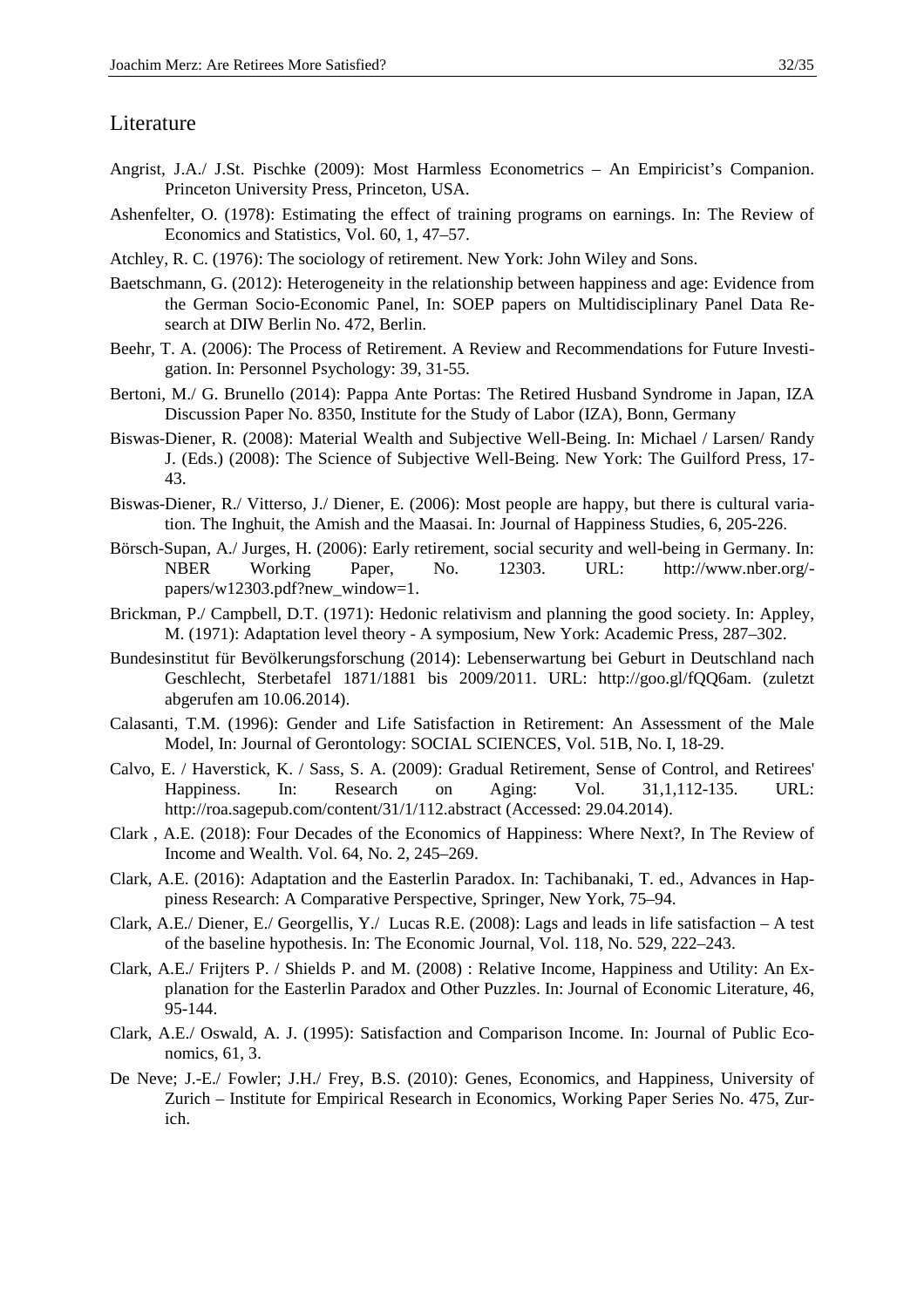- De Vaus, D./ Wells, Y./ Kendig, H./ Quine; S. (2007): Does Gradual Retirement Have Better Outcomes Than Abrupt Retirement? Results from an Australian Panel Study. In: Ageing and Society, 27, 5, 667-682.
- Diener, E./ Kahneman, D. / Schwarz, N. (1999): Well-being The foundations of hedonic psychology. New York: Russell Sage Foundation, 302–329.
- Diener, E./ Lucas, R.E. / Scollon, N. (2006): Beyond the Hedonic Treadmill Revising the adaptation theory of well-being, In: American Psychologist, Vol. 61, 4, 305–314.
- Diener, E./ Oishi, S.(2000): Money and happiness. Income and subjective well-being across nations. In: Diener, Ed / Suh, Eunkook M. (Eds.): Subjective Well-being across Cultures. Cambridge: MIT Press.
- Diener, E./ Seidvik, E./ Seidlitz, L./ Diener, M. (1993): The Relationship between Income and Subjective Well-Being. Relative or Absolute? In: Social Indicators Research, Vol. 28, 195-223.
- Diener, E./ Suh, E. M./ Lucas, R. E./ Smith, H. L. (1999): Subjective Well-Being. Three Decades of Progress. In: Psychological Bulletin, Vol.125, 2, 276-302.
- Diener, Ed / Biswas-Diener, R. (2002): Will money increase subjective well-being? A literature review and guide to needed research. In: Social Indicators Research, Vol. 57, 2,119-169.
- Digman, John M. (1989): Five robust trait dimensions: Development, stability, and utility. In: Journal of Personality, Vol. 57, 195-214.
- Easterlin, R. (2001), Income and Happiness: Towards a Unified Theory. In: The Economic Journal. 111, 2001, 465–484.
- Enquete-Kommission des Deutschen Bundestages (2013), Abschlussbericht Projektgruppe 2 "Entwicklung eines ganzheitlichen Wohlstands- bzw. Fortschrittsindikators", Berlin: Kommissionsdrucksache 17(26)87.
- Ferrer-i-Carbonell, A./ Frijters, P. (2004): How important is methodology for the estimates of determinants of happiness? In: The Economic Journal, Vol. 114, 497, 641–659.
- Frey, B.S./ Stutzer, A. (2005): Happiness Research: State and Prospects, In: Review of Social Economy, Vol. LXII, 2, 207-228.
- Gall, T./ Evans, D./ Howard, J. (1997): The retirement adjustment process: Changes in the well-being of male retirees across time. In: Journals of Gerontology: 52, 3, 110-117. URL: http://www.ncbi.nlm.nih.gov/pubmed/9158562. (Accessed: 28.04.2014)
- Gerlitz, J.-Y./ J. Schupp (2005): Zur Erhebung der Big-Five-basierten Persönlichkeitsmerkmale im SOEP, DIW Research Notes 4, Berlin.
- Greene W.H. (2002): The Bias of the Fixed-effects Estimator in Nonlinear Models, NYU Working Paper No. EC-02-05.
- Greene, W.H./ Hensher, D.A. (2010): Modeling ordered choices A Primer, Cambridge: Cambridge University Press.
- Hamermesh, D.S. (2004): Subjective Outcomes in Economics Association Lecture, In: Southern Economic Journal, Vol. 71, 1, 2–11.
- Hanglberger, D. (2013): Arbeitszufriedenheit und Flexibilität Europäischer Vergleich und Adaptations- und Antizipationseffekte, FFB – Schriften des Forschungsinstituts Freie Berufe der Leuphana Universität Lüneburg, Vol. 21, Baden-Baden: Nomos Verlagsgesellschaft.
- Hanglberger, D./ Merz J. (2015): Does self-employment really raise job satisfaction? Adaptation and anticipation effects on self-employment and general job changes. In: Journal for Labor Market Research, 48(4), 287-303, DOI 10.1007/s12651-015-0175-8.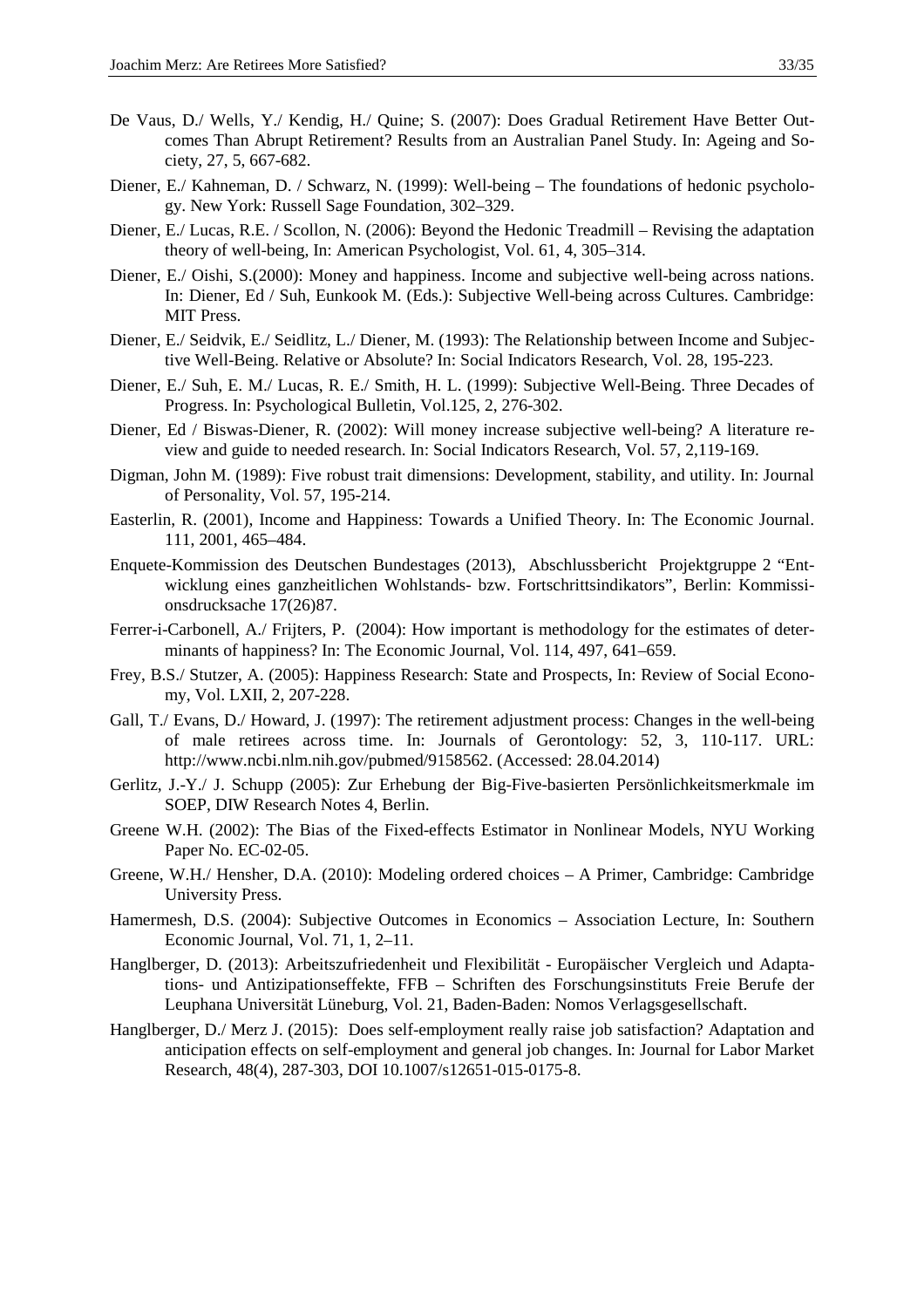- Heckman, J.J./ Lalonde, R.J./ Smith, J.A. (1999): The Economics and Econometrics of Active Labor Market Programs. In: Ashenfelter, O./Card D. (Eds.): *Handbook of Labor Economics*,3, Elsevier, Amsterdam, 1865-2097.
- Heidl, C. M./ Landenberger, M./ Jahn, P. (2012): Lebenszufriedenheit in Westdeutschland. Eine Querschnittsanalyse mit den Daten des Sozio-öekonomischen Panels. SOEPpapers on Multidisciplinary Panel Data Research. URL: http://www.diw.de/ documents/publikationen/73/diw\_01.c.413465.de/diw\_sp0521.pdf. (Accessed: 29.04.2014)
- Horner, E.M. (2014): Subjective Well-Being and Retirement: Analysis and Policy Recommendations. In: Journal of Happiness Studies, 15, 1, 125-144.
- Kim, Jungmeen E./ Moen, P. (2001): Is Retirement Good Or Bad for Subjective Well-Being? In: Current Directions in Psychological Science, 10, 83-86.
- Lang, F.R./Lüdtke, O. (2005): Der Big Five-Ansatz der Persönlichkeitsforschung: Instrumente und Vorgehen. In: Schumann, Siegfried, Persönlichkeit. Wiesbaden, 29-39.
- Larsen, R. J./ Przimic, Z. (2008): Regulation of Emotional Well-Being. Overcoming the Hedonic Treadmill. In: Eid, Michael / Larsen, Randy J. (2008): The Science of Subjective Well-Being. New York: The Guilford Press, 258-289.
- Layard, R. (2006): Happiness and Public Policy: A Challenge to the Profession. In: The Economic Journal: 116, 510 C24-C33. URL: http://onlinelibrary.wiley.-com/doi/10.1111/j.1468- 0297.2006.01073.x/abstract. (Accessed: 29.04.2014)
- Long, J.S./ J. Freese (2006): Regression Models for Categorical Dependent Variables Using Stata, 2nd ed., Texas: Stata Press.
- Mayring, Ph. (2000): Pensionierung als Krise oder Glücksgewinn? Ergebnisse aus einer quantitativqualitativen Längsschnittuntersuchung, In: Zeitschrift für Gerontologie und Geriatrie, 33, 124- 133.
- Merz, J. (2015), Sind Rentner zufriedener? Eine Panelanalyse von Antizipations- und Adaptionseffekten, FFB-Discussionpaper, 99, Lüneburg.
- Nimrod, G. (2007), Expanding, Reducing, Concentrating and Diffusing: Post Retirement Leisure Behavior and Life Satisfaction, In: Leisure Sciences, 29: 91-111 (DOI: 10.1080/01490400600983446).
- Statistisches Bundesamt (2014): Lebenserwartung in Deutschland. URL: https:-//www. destatis.de/DE/ZahlenFakten/GesellschaftStaat/Bevoelkerung/Sterbefaelle/Tabellen /LebenserwartungDeutschland.html (Accessed: 10.06.2014).
- Steptoe, A./ de Olivera, C./ Zaninotto D. P. und P. (2014): Enjoyment of life and declining physical function at older ages: a longitudinal cohort study. CMAJ 2014. DOI:-10.1503/cmaj.131155 (http://www.cmaj.ca/¬content/early/2014/-01/20/cmaj.¬131155-.full.pdf+html).
- Stiglitz, J. E./ Sen, Fitoussi A. and J .P. (2009): Report by the Commission on the Measurement of Economic Performance and Social Progress, www.stiglitz-sen-fitoussi.fr.
- Szinovacz, M. E. (2003): Contexts and Pathways: Retirement as Institution, Process, and Experience. In: Adams, Gary A. / Beehr, Terry A. (Eds.): Retirement: Reasons, Processes, and Results. New York: Springer Publishing Company 2003: 6-52.
- van Praag, B.M.S./ Ferrer-i-Carbonell, A.(2008): Happiness Quantified A Satisfaction Calculus Approach, Oxford: UK. Revised & paperback edition: Oxford University Press.
- Van Solinge, H./ Henkens, K. (2008): Adjustment to and Satisfaction With Retirement: Two of a Kind? In: Psychology and Aging: 23 (2): S.422-434. URL: http:// search- .¬proquest.com/docview/57254715?accountid=12188.